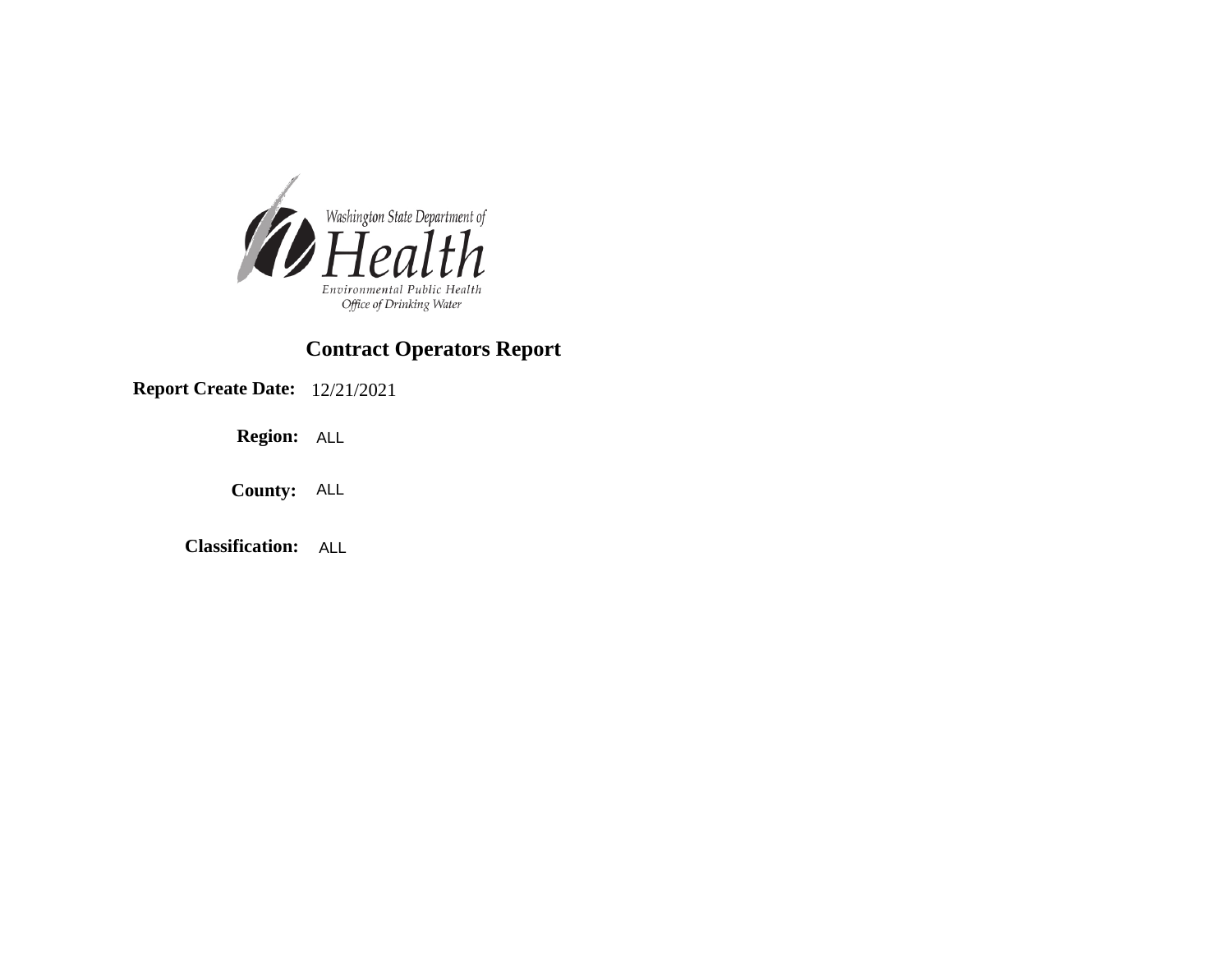

| County        | Opr Id | <b>OPR Class</b>             | <b>OPR FName &amp; M Init</b> | <b>OPR LName</b> | <b>Phone</b>       |
|---------------|--------|------------------------------|-------------------------------|------------------|--------------------|
| <b>ADAMS</b>  | 003706 | CCS, WDM 2                   | Fred H                        | Bell             | (509) 725-2081     |
| <b>ADAMS</b>  | 010566 | CCS, WDM 2                   | Donald G                      | Campbell         | (509) 954-5524     |
| <b>ADAMS</b>  | 012442 | CCS, WDM 3                   | Reed S                        | Carlson          | (509) 331-4299     |
| <b>ADAMS</b>  | 009197 | CCS, WDM 2, WDS, WTPO 1      | Judi I                        | Ellis            | (509) 760-0825     |
| <b>ADAMS</b>  | 014023 | CCS, WDM 1                   | William "Tom" T               | Harrison         | (509) 627-1553     |
| <b>ADAMS</b>  | 012774 | CCS, WDM 2                   | Donald R                      | Kemmis           | $(360) 568 - 7977$ |
| <b>ADAMS</b>  | 009583 | CCS, WDM 2, WTPO 1           | Sharon L                      | Ladd             | (509) 760-9044     |
| <b>ADAMS</b>  | 009466 | CCS, WDM 2                   | James G                       | Laird            | $(509)$ 660-0481   |
| <b>ADAMS</b>  | 012160 | BTO, CCS, WDM 1, WTPO 1      | Casie J                       | Monge            | (509) 939-4175     |
| <b>ADAMS</b>  | 006959 | BTO, CCS, WDM 2, WTPO 2      | William C                     | Neuman           | (509) 674-1614     |
| <b>ADAMS</b>  | 010989 | CCS, WDM 2, WTPO 1           | Bennett K                     | Osborne          | $(509)$ 833-5003   |
| <b>ADAMS</b>  | 007264 | BTO, CCS, WDM 4, WDS, WTPO 3 | Mark "Bubba" A                | Scott            | (509) 671-2401     |
| <b>ADAMS</b>  | 009835 | CCS, WDM 1                   | Lorey C                       | Sielaff          | (509) 488-0219     |
| <b>ADAMS</b>  | 010427 | CCS, WDM 2                   | Hallie D                      | <b>Tuck</b>      | (509) 297-4520     |
| <b>ADAMS</b>  | 010073 | CCS, WDM 2, WDS              | Larry G                       | Turner           | (509) 234-2345     |
| <b>ASOTIN</b> | 007209 | CCS, WDM 4, WTPO 4           | Thomas (Pat) P                | Everham, Jr      | (509) 734-9060     |
| <b>ASOTIN</b> | 006086 | CCS, WDM 3                   | <b>Richard F</b>              | Guse             | (509) 520-3739     |
| <b>ASOTIN</b> | 012057 | CCS, WDM 3, WTPO 3           | Michael P                     | Smith            | $(360)$ 521-7865   |
| <b>ASOTIN</b> | 003950 | CCS, WDM 3, WTPO 1           | Bryan S                       | St Clair         | (509) 928-4540     |
| <b>BENTON</b> | 009427 | BTO, CCS, WDM 2, WTPO 1      | Dennis R                      | Anderson         | (509) 529-6351     |
| <b>BENTON</b> | 008220 | CCS, WDM 2                   | Robert M                      | Berger           | (509) 522-2676     |
| <b>BENTON</b> | 007614 | CCS, WDM 4, WTPO 4           | William (Paul) P              | <b>Briggs</b>    | (509) 420-3365     |
| <b>BENTON</b> | 006642 | CCS, WDM 1                   | Virgil W                      | <b>Burkhead</b>  | (509) 734-3064     |
| <b>BENTON</b> | 007209 | CCS, WDM 4, WTPO 4           | Thomas (Pat) P                | Everham, Jr      | (509) 734-9060     |
| <b>BENTON</b> | 009802 | CCS, WDM 3, WTPO 4           | Richard J                     | Harding          | (509) 546-0448     |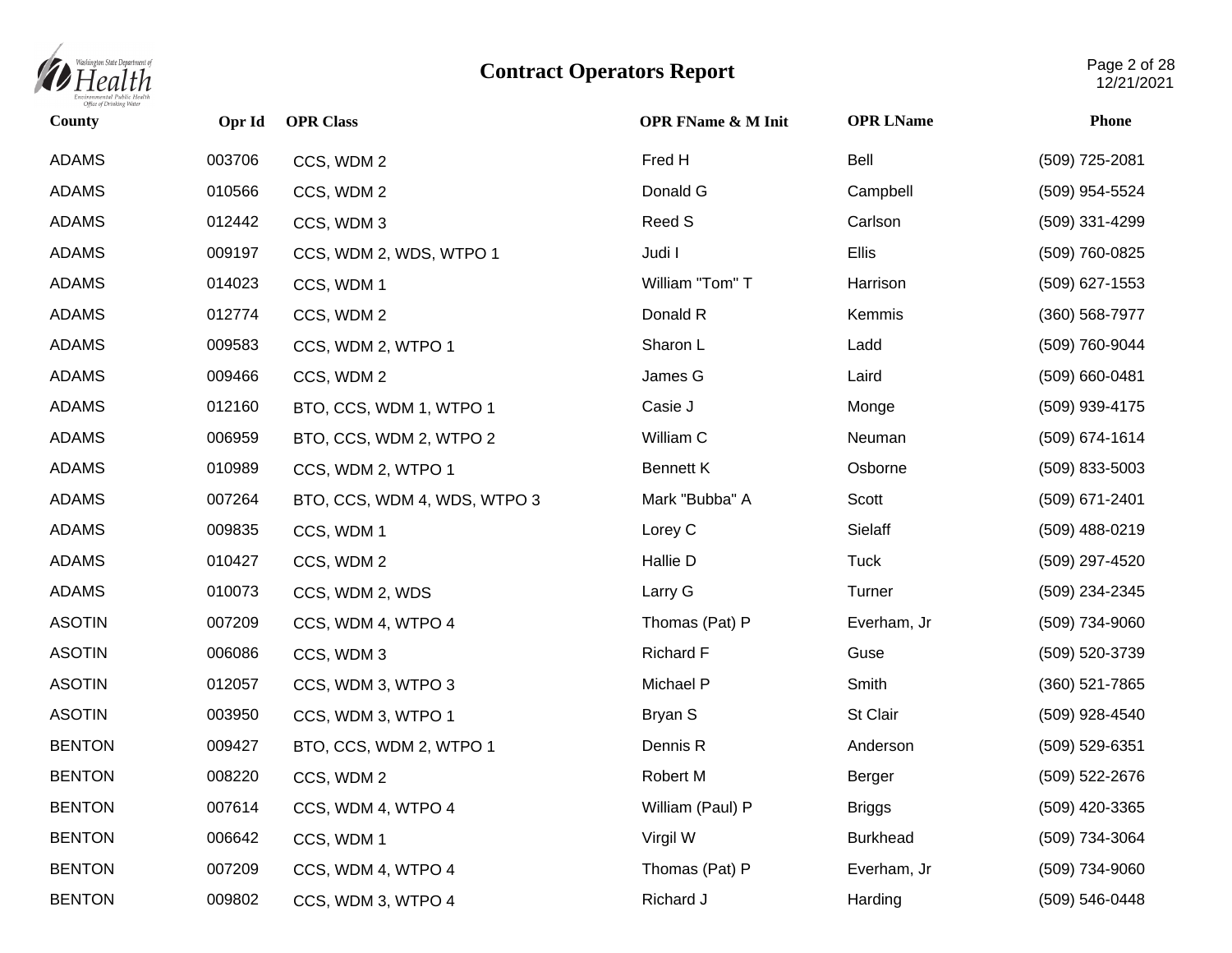

| County        | Opr Id | <b>OPR Class</b>             | <b>OPR FName &amp; M Init</b> | <b>OPR LName</b> | <b>Phone</b>        |
|---------------|--------|------------------------------|-------------------------------|------------------|---------------------|
| <b>BENTON</b> | 007941 | CCS, WDM 1                   | Daniel C                      | Harris           | (509) 492-6262      |
| <b>BENTON</b> | 014023 | CCS, WDM 1                   | William "Tom" T               | Harrison         | (509) 627-1553      |
| <b>BENTON</b> | 001114 | CCS, WDM 2, WTPO 1           | Arthur (Rusty) R              | Jordan           | (509) 457-3137      |
| <b>BENTON</b> | 009466 | CCS, WDM 2                   | James G                       | Laird            | (509) 660-0481      |
| <b>BENTON</b> | 013286 | CCS, WDM 4, WTPO 4           | William C                     | Magelsen         | (509) 545-1511      |
| <b>BENTON</b> | 009477 | CCS, WDM 2                   | Loren W                       | Orndorff         | (509) 649-3138      |
| <b>BENTON</b> | 010989 | CCS, WDM 2, WTPO 1           | <b>Bennett K</b>              | Osborne          | (509) 833-5003      |
| <b>BENTON</b> | 006251 | CCS, WDM 3, WDS, WTPO 3      | Todd R                        | Perry            | (509) 525-2557      |
| <b>BENTON</b> | 003950 | CCS, WDM 3, WTPO 1           | Bryan S                       | St Clair         | (509) 928-4540      |
| <b>BENTON</b> | 010427 | CCS, WDM 2                   | Hallie D                      | <b>Tuck</b>      | (509) 297-4520      |
| <b>BENTON</b> | 010073 | CCS, WDM 2, WDS              | Larry G                       | Turner           | (509) 234-2345      |
| <b>BENTON</b> | 007535 | CCS, WDM 3, WTPO 2           | Jeff D                        | Weixel           | (509) 539-3311      |
| <b>CHELAN</b> | 007029 | CCS, WDM 2, WTPO 1           | Duane W                       | Dahlke           | (509) 784-1880      |
| CHELAN        | 010575 | CCS, WDM 3, WTPO 4           | Scott A                       | Eisen            | (509) 679-5514      |
| CHELAN        | 007208 | BTO, CCS, WDM 3, WDS, WTPO 1 | Cary R                        | Eller            | (509) 886-0206      |
| <b>CHELAN</b> | 007400 | BTO, CCS, WDM 1, WDS         | James A                       | Jewett           | (509) 670-3872      |
| <b>CHELAN</b> | 011753 | CCS, WDM 4                   | Julia A                       | McWiggins        | (509) 860-2553      |
| CHELAN        | 006959 | BTO, CCS, WDM 2, WTPO 2      | William C                     | Neuman           | (509) 674-1614      |
| <b>CHELAN</b> | 007674 | BTO, CCS, WDM 4, WDS         | Terry L                       | OKeefe           | (509) 782-1349      |
| CHELAN        | 009477 | CCS, WDM 2                   | Loren W                       | Orndorff         | (509) 649-3138      |
| CHELAN        | 010989 | CCS, WDM 2, WTPO 1           | <b>Bennett K</b>              | Osborne          | (509) 833-5003      |
| CHELAN        | 005217 | CCS, WDM 2                   | Martin E                      | Ramin            | (509) 745-8162      |
| CHELAN        | 008190 | BTO, CCS, WDM 1, WDS, WTPO 1 | Deanne M                      | Reynolds         | (509) 682-5356      |
| <b>CHELAN</b> | 008978 | CCS, WDM 1, WTPO 1           | Melissa L                     | Sexton           | (509) 826-5487      |
| CHELAN        | 007895 | CCS, WDM 2                   | Wesley O                      | Trammell         | (509) 787-1511 x227 |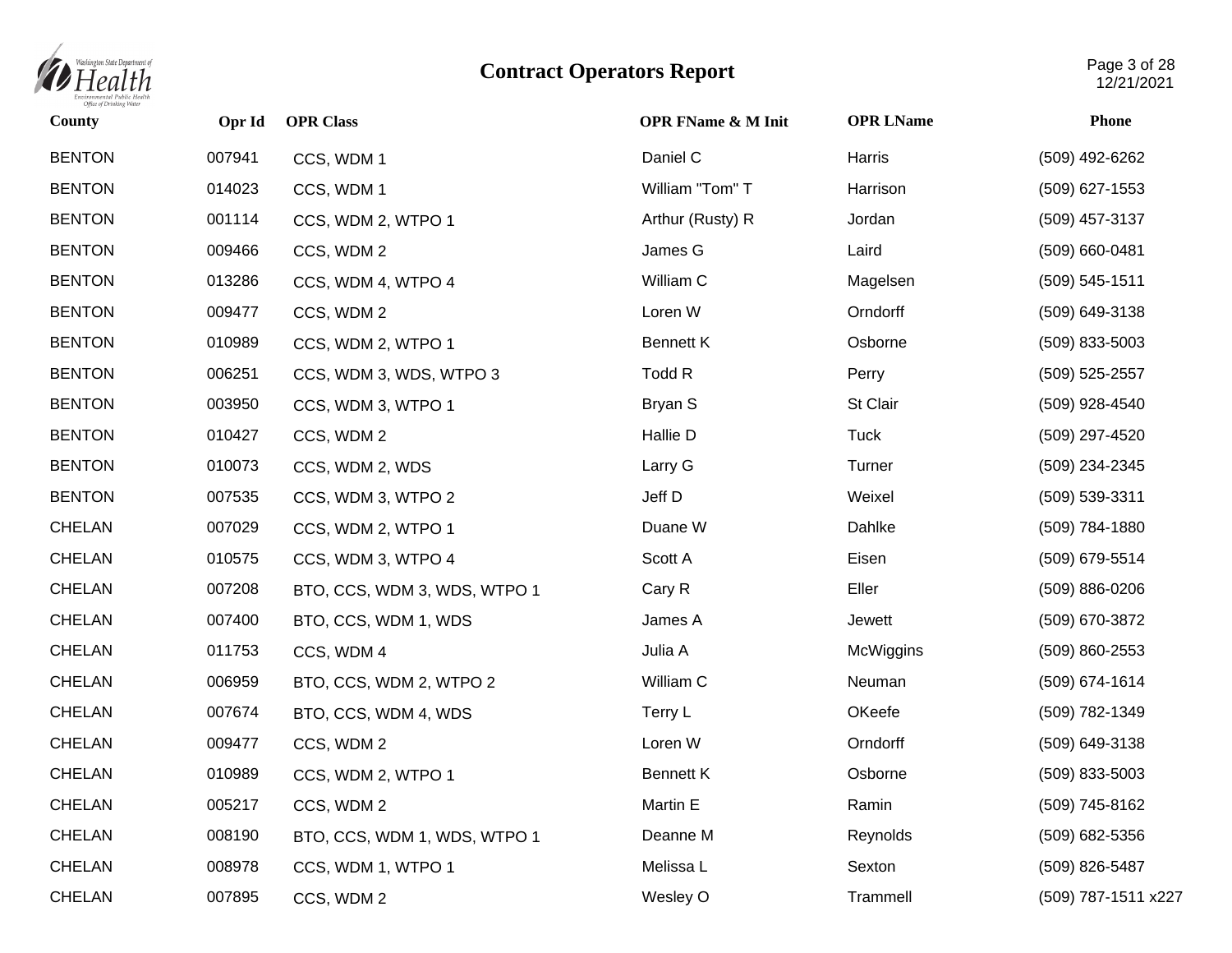

| County          | Opr Id | <b>OPR Class</b>             | <b>OPR FName &amp; M Init</b> | <b>OPR LName</b> | <b>Phone</b>       |
|-----------------|--------|------------------------------|-------------------------------|------------------|--------------------|
| <b>CHELAN</b>   | 010085 | CCS, WDM 2                   | Shawn M                       | Wilkerson        |                    |
| <b>CHELAN</b>   | 009506 | CCS, WDM 2, WTPO 2           | Robert L                      | Williams         | (509) 679-2399     |
| CHELAN          | 013704 | CCS, WDM 2, WTPO 1           | Jason L                       | Williams         | (509) 885-6920     |
| <b>CLALLAM</b>  | 009523 | CCS, WDM 2, WDS              | Joseph M                      | Baisch           | (360) 796-4886     |
| <b>CLALLAM</b>  | 007461 | CCS, WDM 2                   | Delmar A                      | Caryl            | $(360)$ 683-3888   |
| <b>CLALLAM</b>  | 006840 | CCS, WDM 2, WTPO 2           | David L                       | Dickson          | $(360)$ 374-2553   |
| <b>CLALLAM</b>  | 008856 | CCS, WDM 2                   | Stephen A                     | Kersten          | (206) 780-3257     |
| <b>CLALLAM</b>  | 002685 | CCS, WDM 3, WTPO 2           | J. Mike M                     | Langley          | (360) 775-5980     |
| <b>CLALLAM</b>  | 011895 | CCS, WDM 2                   | Dale L                        | Metzger          | (360) 477-9704     |
| <b>CLALLAM</b>  | 011822 | CCS, WDM 3                   | Kelly N                       | Racke            |                    |
| <b>CLARK</b>    | 008232 | CCS, WDM 4                   | <b>Trevor A</b>               | Evers            | (360) 835-1764     |
| <b>CLARK</b>    | 001031 | BTO, CCS, WDM 4, WDS, WTPO 2 | Russell W                     | Glaser           | (360) 903-4672     |
| <b>CLARK</b>    | 012429 | BTO, CCS, WDM 3, WDS, WTPO 2 | Justin N                      | Hartmann         | $(360)$ 281-2650   |
| <b>CLARK</b>    | 007511 | CCS, WDM 1                   | James R                       | Oja              | (360) 687-6117     |
| <b>CLARK</b>    | 005583 | CCS, WDM 3, WDS, WTPO 3      | Michael L                     | Peterson         | (360) 904-6772     |
| <b>CLARK</b>    | 002375 | CCS, WDM 3, WTPO 2           | Dennis L                      | Ripp             | (360) 281-9214     |
| <b>COLUMBIA</b> | 009427 | BTO, CCS, WDM 2, WTPO 1      | Dennis R                      | Anderson         | (509) 529-6351     |
| <b>COLUMBIA</b> | 008220 | CCS, WDM 2                   | Robert M                      | Berger           | (509) 522-2676     |
| <b>COLUMBIA</b> | 007209 | CCS, WDM 4, WTPO 4           | Thomas (Pat) P                | Everham, Jr      | (509) 734-9060     |
| <b>COLUMBIA</b> | 008232 | CCS, WDM 4                   | <b>Trevor A</b>               | Evers            | (360) 835-1764     |
| <b>COLUMBIA</b> | 013286 | CCS, WDM 4, WTPO 4           | William C                     | Magelsen         | $(509) 545 - 1511$ |
| <b>COLUMBIA</b> | 006251 | CCS, WDM 3, WDS, WTPO 3      | Todd R                        | Perry            | (509) 525-2557     |
| <b>COLUMBIA</b> | 008044 | CCS, WDM 1, WTPO 2           | Curtis W                      | Skifstad         | (509) 540-8461     |
| <b>COLUMBIA</b> | 003950 | CCS, WDM 3, WTPO 1           | Bryan S                       | St Clair         | (509) 928-4540     |
| <b>COLUMBIA</b> | 010427 | CCS, WDM 2                   | Hallie D                      | <b>Tuck</b>      | (509) 297-4520     |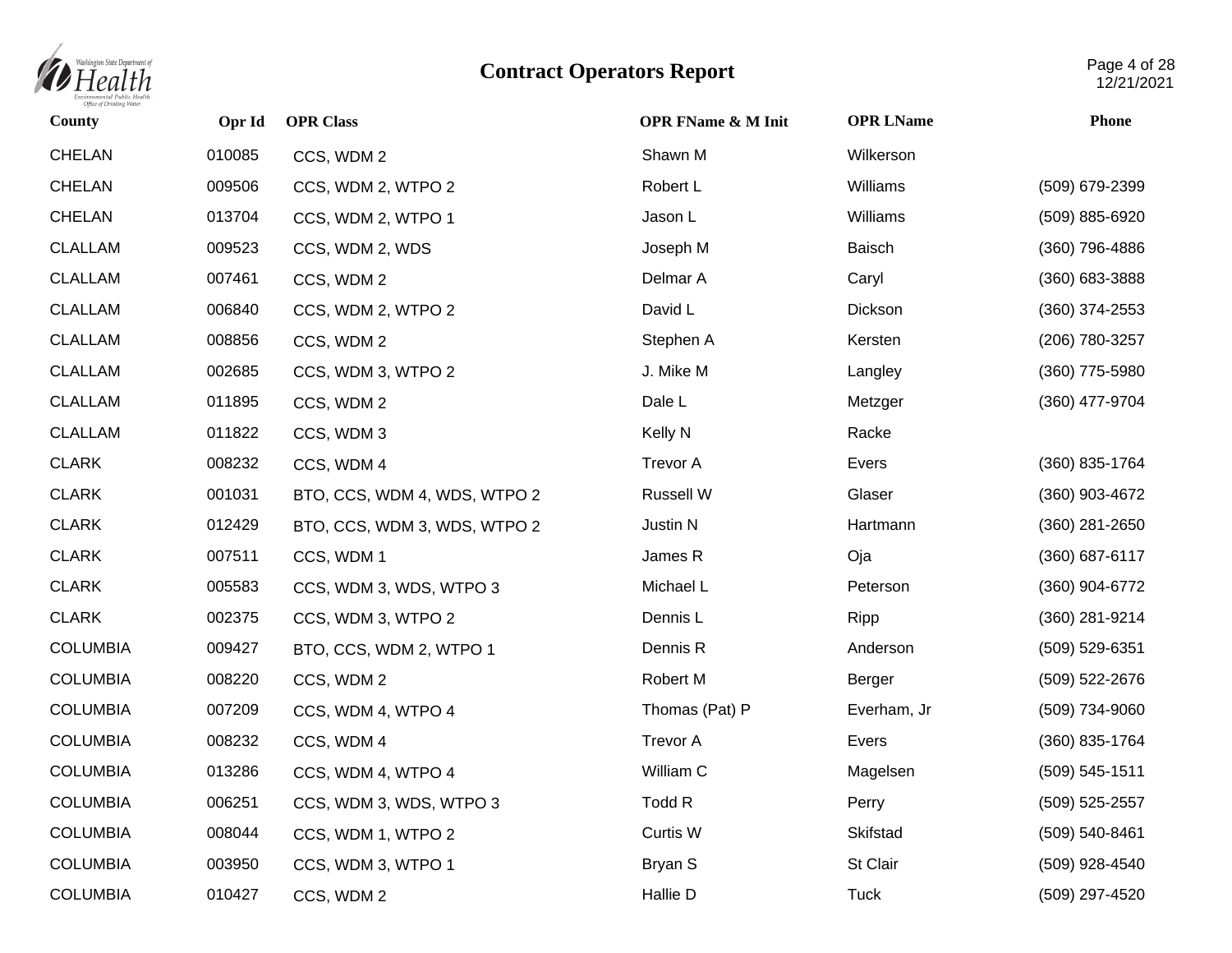

| County         | Opr Id | <b>OPR Class</b>             | <b>OPR FName &amp; M Init</b> | <b>OPR LName</b> | <b>Phone</b>        |
|----------------|--------|------------------------------|-------------------------------|------------------|---------------------|
| <b>COWLITZ</b> | 008232 | CCS, WDM 4                   | <b>Trevor A</b>               | Evers            | (360) 835-1764      |
| <b>COWLITZ</b> | 009562 | BTO, CCS, WDM 2              | <b>Brian S</b>                | Greene           | (360) 748-2930      |
| <b>COWLITZ</b> | 012429 | BTO, CCS, WDM 3, WDS, WTPO 2 | Justin N                      | Hartmann         | (360) 281-2650      |
| <b>COWLITZ</b> | 007659 | BTO, CCS, WDM 2              | Victoria M                    | Lantau           | $(360)$ 262-9580    |
| <b>COWLITZ</b> | 013420 | CCS, WDM 1                   | Robert D                      | Laymon           | (360) 273-7735      |
| <b>COWLITZ</b> | 007511 | CCS, WDM 1                   | James R                       | Oja              | $(360)$ 687-6117    |
| <b>COWLITZ</b> | 005583 | CCS, WDM 3, WDS, WTPO 3      | Michael L                     | Peterson         | (360) 904-6772      |
| <b>COWLITZ</b> | 002375 | CCS, WDM 3, WTPO 2           | Dennis L                      | Ripp             | (360) 281-9214      |
| <b>DOUGLAS</b> | 007029 | CCS, WDM 2, WTPO 1           | Duane W                       | Dahlke           | (509) 784-1880      |
| <b>DOUGLAS</b> | 010575 | CCS, WDM 3, WTPO 4           | Scott A                       | Eisen            | (509) 679-5514      |
| <b>DOUGLAS</b> | 007208 | BTO, CCS, WDM 3, WDS, WTPO 1 | Cary R                        | Eller            | (509) 886-0206      |
| <b>DOUGLAS</b> | 007209 | CCS, WDM 4, WTPO 4           | Thomas (Pat) P                | Everham, Jr      | (509) 734-9060      |
| <b>DOUGLAS</b> | 010475 | BTO, CCS, WDM 2, WTPO 1      | Douglas A                     | Hale             | $(509)$ 826-1653    |
| <b>DOUGLAS</b> | 007400 | BTO, CCS, WDM 1, WDS         | James A                       | Jewett           | (509) 670-3872      |
| <b>DOUGLAS</b> | 009583 | CCS, WDM 2, WTPO 1           | Sharon L                      | Ladd             | (509) 760-9044      |
| <b>DOUGLAS</b> | 011753 | CCS, WDM 4                   | Julia A                       | McWiggins        | (509) 860-2553      |
| <b>DOUGLAS</b> | 007674 | BTO, CCS, WDM 4, WDS         | Terry L                       | OKeefe           | (509) 782-1349      |
| <b>DOUGLAS</b> | 010989 | CCS, WDM 2, WTPO 1           | <b>Bennett K</b>              | Osborne          | (509) 833-5003      |
| <b>DOUGLAS</b> | 006795 | CCS, WDM 3, WTPO 1           | Mark L                        | Price            | (425) 367-3435      |
| <b>DOUGLAS</b> | 005217 | CCS, WDM 2                   | Martin E                      | Ramin            | (509) 745-8162      |
| <b>DOUGLAS</b> | 008190 | BTO, CCS, WDM 1, WDS, WTPO 1 | Deanne M                      | Reynolds         | (509) 682-5356      |
| <b>DOUGLAS</b> | 008978 | CCS, WDM 1, WTPO 1           | Melissa L                     | Sexton           | (509) 826-5487      |
| <b>DOUGLAS</b> | 007895 | CCS, WDM 2                   | Wesley O                      | Trammell         | (509) 787-1511 x227 |
| <b>DOUGLAS</b> | 010085 | CCS, WDM 2                   | Shawn M                       | Wilkerson        |                     |
| <b>DOUGLAS</b> | 009506 | CCS, WDM 2, WTPO 2           | Robert L                      | Williams         | (509) 679-2399      |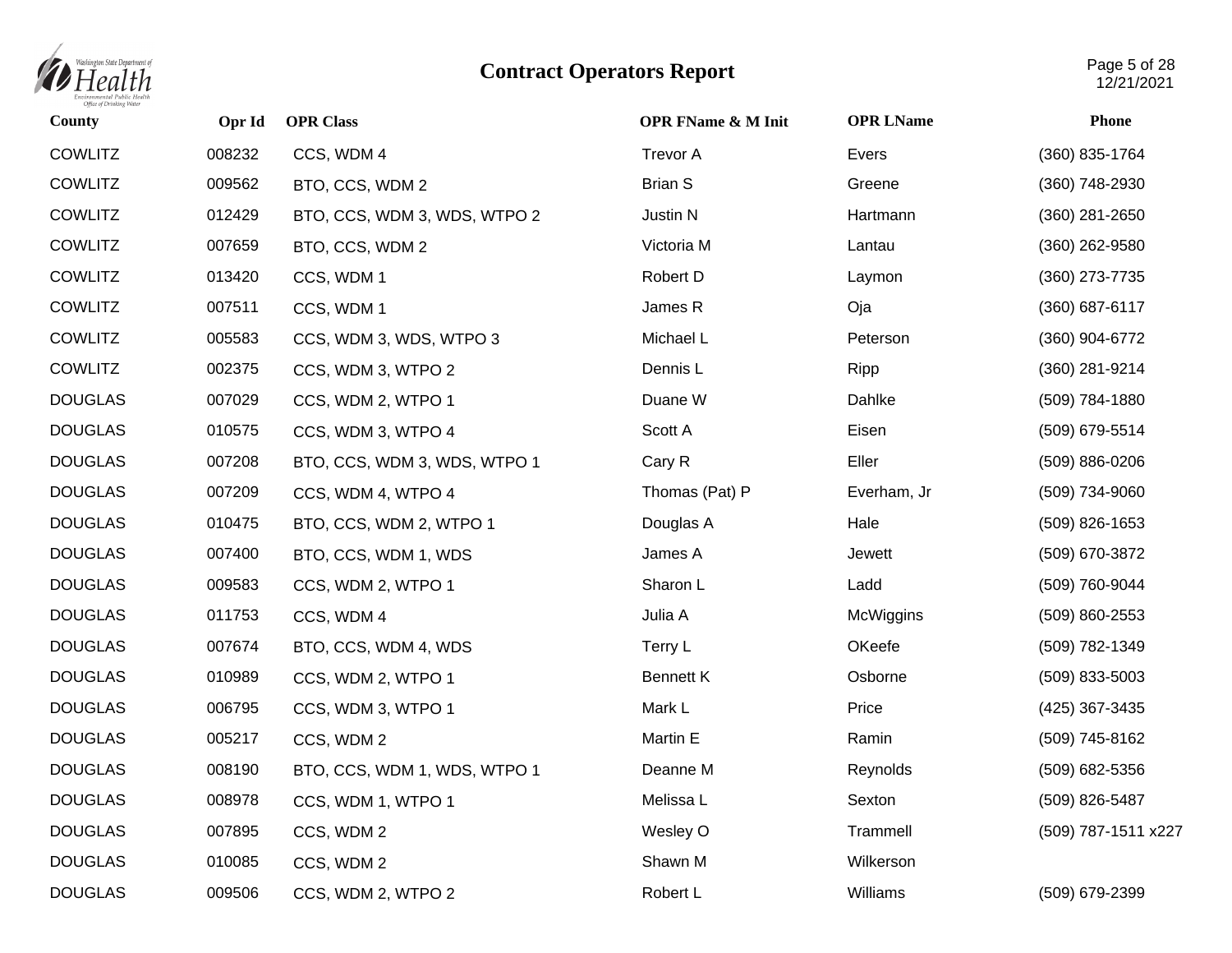

| County          | Opr Id | <b>OPR Class</b>        | <b>OPR FName &amp; M Init</b> | <b>OPR LName</b> | <b>Phone</b>     |
|-----------------|--------|-------------------------|-------------------------------|------------------|------------------|
| <b>DOUGLAS</b>  | 013704 | CCS, WDM 2, WTPO 1      | Jason L                       | Williams         | (509) 885-6920   |
| <b>FERRY</b>    | 006928 | CCS, WDM 2              | Joel L                        | Gassaway         | (509) 684-9867   |
| <b>FERRY</b>    | 010475 | BTO, CCS, WDM 2, WTPO 1 | Douglas A                     | Hale             | $(509)$ 826-1653 |
| <b>FERRY</b>    | 007057 | CCS, WDM 1, WTPO 2      | Johnie C                      | McCanna          | (509) 935-4273   |
| <b>FERRY</b>    | 009820 | CCS, WDM 2              | Todd W                        | McDaniel         | (509) 486-2685   |
| <b>FRANKLIN</b> | 009427 | BTO, CCS, WDM 2, WTPO 1 | Dennis R                      | Anderson         | (509) 529-6351   |
| <b>FRANKLIN</b> | 008220 | CCS, WDM 2              | Robert M                      | Berger           | (509) 522-2676   |
| <b>FRANKLIN</b> | 007614 | CCS, WDM 4, WTPO 4      | William (Paul) P              | <b>Briggs</b>    | (509) 420-3365   |
| <b>FRANKLIN</b> | 006642 | CCS, WDM 1              | Virgil W                      | <b>Burkhead</b>  | (509) 734-3064   |
| <b>FRANKLIN</b> | 012442 | CCS, WDM 3              | Reed S                        | Carlson          | (509) 331-4299   |
| <b>FRANKLIN</b> | 007209 | CCS, WDM 4, WTPO 4      | Thomas (Pat) P                | Everham, Jr      | (509) 734-9060   |
| <b>FRANKLIN</b> | 006086 | CCS, WDM 3              | <b>Richard F</b>              | Guse             | (509) 520-3739   |
| <b>FRANKLIN</b> | 009802 | CCS, WDM 3, WTPO 4      | Richard J                     | Harding          | (509) 546-0448   |
| <b>FRANKLIN</b> | 007941 | CCS, WDM 1              | Daniel C                      | Harris           | (509) 492-6262   |
| <b>FRANKLIN</b> | 014023 | CCS, WDM 1              | William "Tom" T               | Harrison         | (509) 627-1553   |
| <b>FRANKLIN</b> | 009466 | CCS, WDM 2              | James G                       | Laird            | (509) 660-0481   |
| <b>FRANKLIN</b> | 009835 | CCS, WDM 1              | Lorey C                       | Sielaff          | (509) 488-0219   |
| <b>FRANKLIN</b> | 008044 | CCS, WDM 1, WTPO 2      | Curtis W                      | Skifstad         | (509) 540-8461   |
| <b>FRANKLIN</b> | 003950 | CCS, WDM 3, WTPO 1      | Bryan S                       | St Clair         | (509) 928-4540   |
| <b>FRANKLIN</b> | 010427 | CCS, WDM 2              | Hallie D                      | <b>Tuck</b>      | (509) 297-4520   |
| <b>FRANKLIN</b> | 010073 | CCS, WDM 2, WDS         | Larry G                       | Turner           | (509) 234-2345   |
| <b>FRANKLIN</b> | 007535 | CCS, WDM 3, WTPO 2      | Jeff D                        | Weixel           | (509) 539-3311   |
| <b>GARFIELD</b> | 008220 | CCS, WDM 2              | Robert M                      | Berger           | (509) 522-2676   |
| <b>GARFIELD</b> | 011273 | CCS, WDM 2              | <b>Bruce E</b>                | Davidson         | (509) 924-2025   |
| <b>GARFIELD</b> | 007209 | CCS, WDM 4, WTPO 4      | Thomas (Pat) P                | Everham, Jr      | (509) 734-9060   |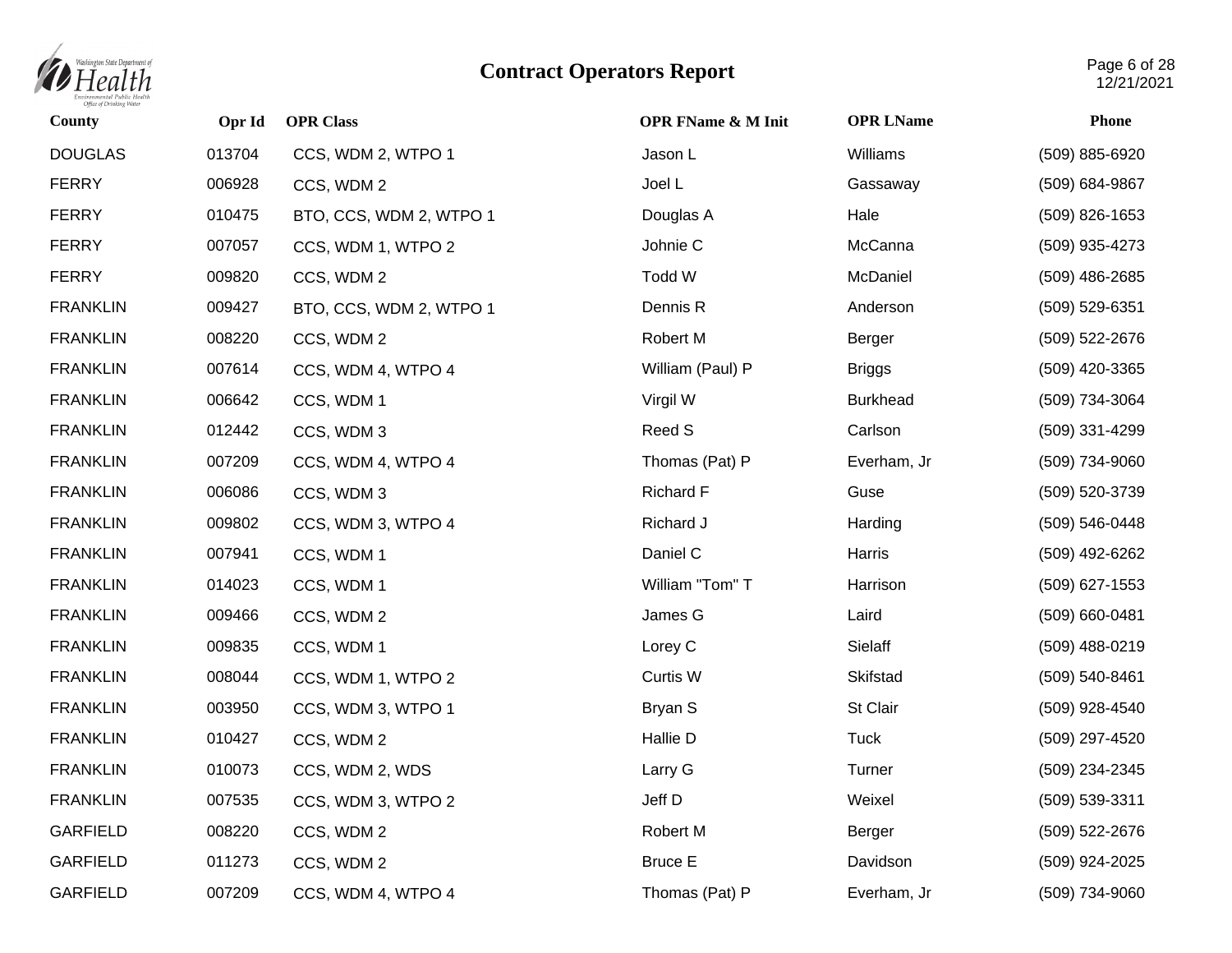

| County              | Opr Id | <b>OPR Class</b>        | <b>OPR FName &amp; M Init</b> | <b>OPR LName</b> | <b>Phone</b>        |
|---------------------|--------|-------------------------|-------------------------------|------------------|---------------------|
| <b>GARFIELD</b>     | 006086 | CCS, WDM 3              | <b>Richard F</b>              | Guse             | (509) 520-3739      |
| <b>GARFIELD</b>     | 012057 | CCS, WDM 3, WTPO 3      | Michael P                     | Smith            | (360) 521-7865      |
| <b>GARFIELD</b>     | 003950 | CCS, WDM 3, WTPO 1      | Bryan S                       | St Clair         | (509) 928-4540      |
| <b>GRANT</b>        | 007614 | CCS, WDM 4, WTPO 4      | William (Paul) P              | <b>Briggs</b>    | (509) 420-3365      |
| <b>GRANT</b>        | 012442 | CCS, WDM 3              | Reed S                        | Carlson          | (509) 331-4299      |
| <b>GRANT</b>        | 009197 | CCS, WDM 2, WDS, WTPO 1 | Judi I                        | Ellis            | (509) 760-0825      |
| <b>GRANT</b>        | 007209 | CCS, WDM 4, WTPO 4      | Thomas (Pat) P                | Everham, Jr      | (509) 734-9060      |
| <b>GRANT</b>        | 014023 | CCS, WDM 1              | William "Tom" T               | Harrison         | (509) 627-1553      |
| <b>GRANT</b>        | 007400 | BTO, CCS, WDM 1, WDS    | James A                       | Jewett           | (509) 670-3872      |
| <b>GRANT</b>        | 009583 | CCS, WDM 2, WTPO 1      | Sharon L                      | Ladd             | (509) 760-9044      |
| <b>GRANT</b>        | 009466 | CCS, WDM 2              | James G                       | Laird            | (509) 660-0481      |
| <b>GRANT</b>        | 011753 | CCS, WDM 4              | Julia A                       | McWiggins        | (509) 860-2553      |
| <b>GRANT</b>        | 010985 | CCS, WDM 2, WDS, WTPO 1 | Mark C                        | Nelson           | (509) 674-9642      |
| <b>GRANT</b>        | 006959 | BTO, CCS, WDM 2, WTPO 2 | William C                     | Neuman           | (509) 674-1614      |
| <b>GRANT</b>        | 010989 | CCS, WDM 2, WTPO 1      | <b>Bennett K</b>              | Osborne          | (509) 833-5003      |
| <b>GRANT</b>        | 010992 | CCS, WDM 2, WDS         | Clinton M                     | Perry            | (509) 649-2492      |
| <b>GRANT</b>        | 005217 | CCS, WDM 2              | Martin E                      | Ramin            | (509) 745-8162      |
| <b>GRANT</b>        | 008978 | CCS, WDM 1, WTPO 1      | Melissa L                     | Sexton           | (509) 826-5487      |
| <b>GRANT</b>        | 009835 | CCS, WDM 1              | Lorey C                       | Sielaff          | (509) 488-0219      |
| <b>GRANT</b>        | 009972 | CCS, WDM 2              | Paul D                        | Sifford          | (208) 686-0280      |
| <b>GRANT</b>        | 007895 | CCS, WDM 2              | Wesley O                      | Trammell         | (509) 787-1511 x227 |
| <b>GRANT</b>        | 010427 | CCS, WDM 2              | Hallie D                      | <b>Tuck</b>      | (509) 297-4520      |
| <b>GRANT</b>        | 010073 | CCS, WDM 2, WDS         | Larry G                       | Turner           | (509) 234-2345      |
| <b>GRANT</b>        | 013704 | CCS, WDM 2, WTPO 1      | Jason L                       | Williams         | (509) 885-6920      |
| <b>GRAYS HARBOR</b> | 011164 | CCS, WDM 2              | Jason E                       | Barnum           | (360) 589-9659      |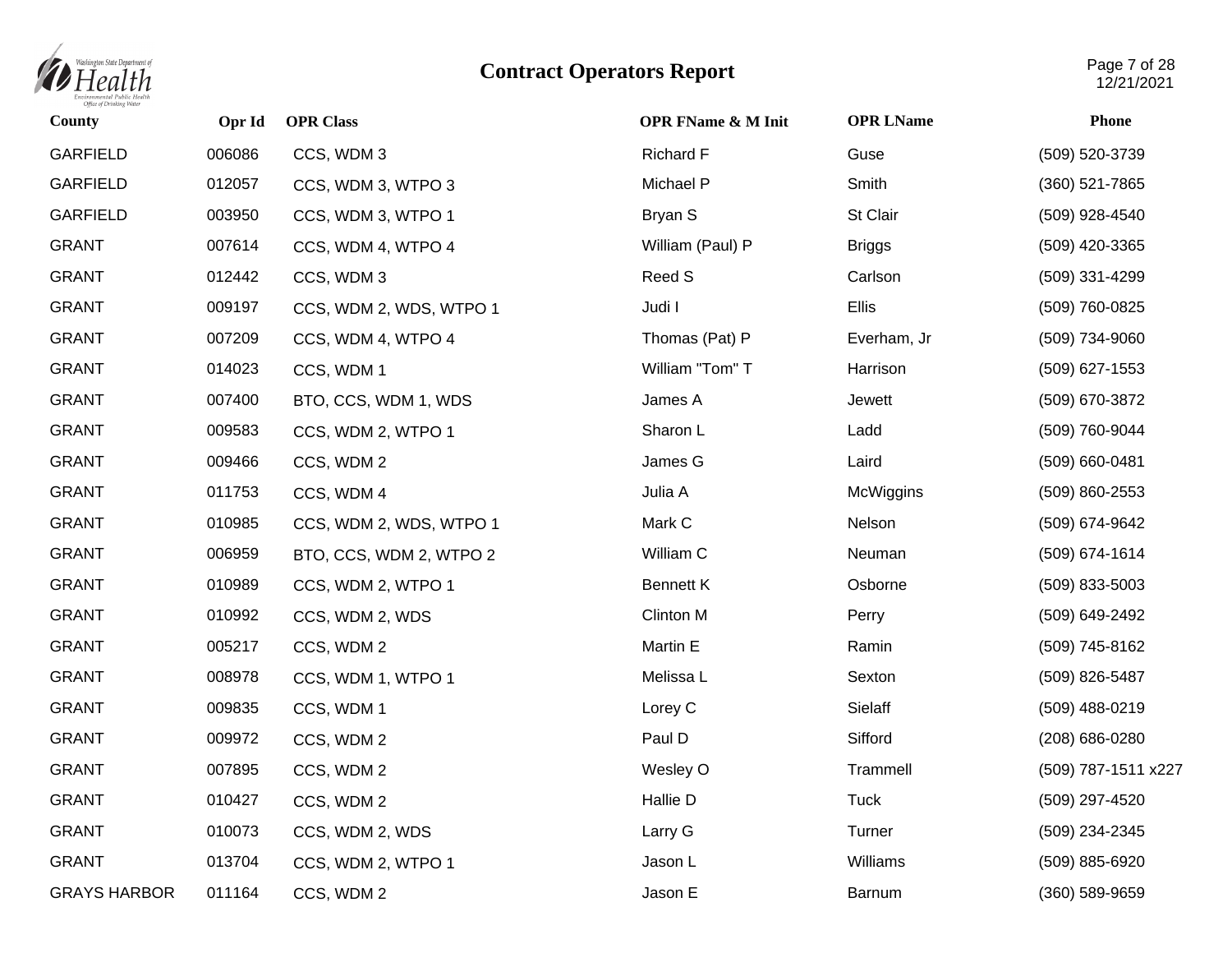

| County              | Opr Id | <b>OPR Class</b>        | <b>OPR FName &amp; M Init</b> | <b>OPR LName</b> | <b>Phone</b>       |
|---------------------|--------|-------------------------|-------------------------------|------------------|--------------------|
| <b>GRAYS HARBOR</b> | 006185 | CCS, WDM 4              | Steve E                       | Coke             | (360) 701-9963     |
| <b>GRAYS HARBOR</b> | 006840 | CCS, WDM 2, WTPO 2      | David L                       | Dickson          | $(360)$ 374-2553   |
| <b>GRAYS HARBOR</b> | 010928 | CCS, WDM 4, WTPO 1      | John L                        | Edwards          | $(360)$ 451-0593   |
| <b>GRAYS HARBOR</b> | 007744 | CCS, WDM 3, WTPO 4      | <b>Rick R</b>                 | Gray             | (360) 642-3399     |
| <b>GRAYS HARBOR</b> | 010710 | CCS, WDM 2              | Mike M                        | Hermon           | (360) 267-4712     |
| <b>GRAYS HARBOR</b> | 006940 | CCS, WDM 3, WTPO 1      | Stephen C                     | Holloway         | (360) 432-0718     |
| <b>GRAYS HARBOR</b> | 007659 | BTO, CCS, WDM 2         | Victoria M                    | Lantau           | $(360)$ 262-9580   |
| <b>GRAYS HARBOR</b> | 013420 | CCS, WDM 1              | Robert D                      | Laymon           | (360) 273-7735     |
| <b>GRAYS HARBOR</b> | 009471 | CCS, WDM 2              | Christopher M                 | McMullen         | $(360)$ 532-2346   |
| <b>GRAYS HARBOR</b> | 003187 | BTO, CCS, WDM 2, WTPO 1 | Thomas "Tom" V                | Moore            | (360) 426-9621     |
| <b>GRAYS HARBOR</b> | 006472 | BTO, CCS, WDM 3, WTPO 1 | Andrew J                      | Noble            | $(360)$ 463-6189   |
| <b>GRAYS HARBOR</b> | 013025 | CCS, WDM 3, WTPO 3      | Chris M                       | Orkney           | $(360) 591 - 1552$ |
| <b>GRAYS HARBOR</b> | 007587 | CCS, WDM 2              | Roy S                         | Pearmain         | (360) 533-4470     |
| <b>GRAYS HARBOR</b> | 008046 | BTO, CCS, WDM 3, WTPO 3 | Richard C                     | Smith Sr         | $(360) 866 - 1872$ |
| <b>GRAYS HARBOR</b> | 008048 | BTO, CCS, WDM 3, WTPO 2 | Lance A                       | Sponberg         | (360) 786-0837     |
| <b>GRAYS HARBOR</b> | 007803 | BTO, CCS, WDM 4, WTPO 1 | Tim A                         | Tayne            | $(253)$ 212-5433   |
| <b>ISLAND</b>       | 009428 | BTO, CCS, WDM 3, WTPO 3 | <b>Brett A</b>                | Angelocci        | (360) 387-7000     |
| <b>ISLAND</b>       | 000815 | CCS, WDM 3, WDS         | William C                     | Beckman          | (360) 629-2214     |
| <b>ISLAND</b>       | 011827 | BTO, CCS, WDM 1, WTPO 1 | Sarah M                       | <b>Bellin</b>    | (360) 221-2370     |
| <b>ISLAND</b>       | 011562 | CCS, WDM 1, WTPO 1      | Jeff J                        | <b>Breilein</b>  | $(360)$ 675-4462   |
| <b>ISLAND</b>       | 014038 | CCS, WDM 2              | Jon L                         | <b>Breilein</b>  | (360) 239-3811     |
| <b>ISLAND</b>       | 011568 | CCS, WDM 2              | <b>Richard G</b>              | Cade, Jr         | (425) 359-2299     |
| <b>ISLAND</b>       | 006432 | BTO, CCS, WDM 2, WTPO 1 | Andrew M                      | Campbell         | $(360)$ 579-1956   |
| <b>ISLAND</b>       | 008007 | BTO, CCS, WDM 3, WTPO 4 | Mark A                        | Edwards          | $(360)$ 387-8408   |
| <b>ISLAND</b>       | 006768 | BTO, CCS, WDM 2, WTPO 1 | Brad A                        | Ferris           | (360) 599-1254     |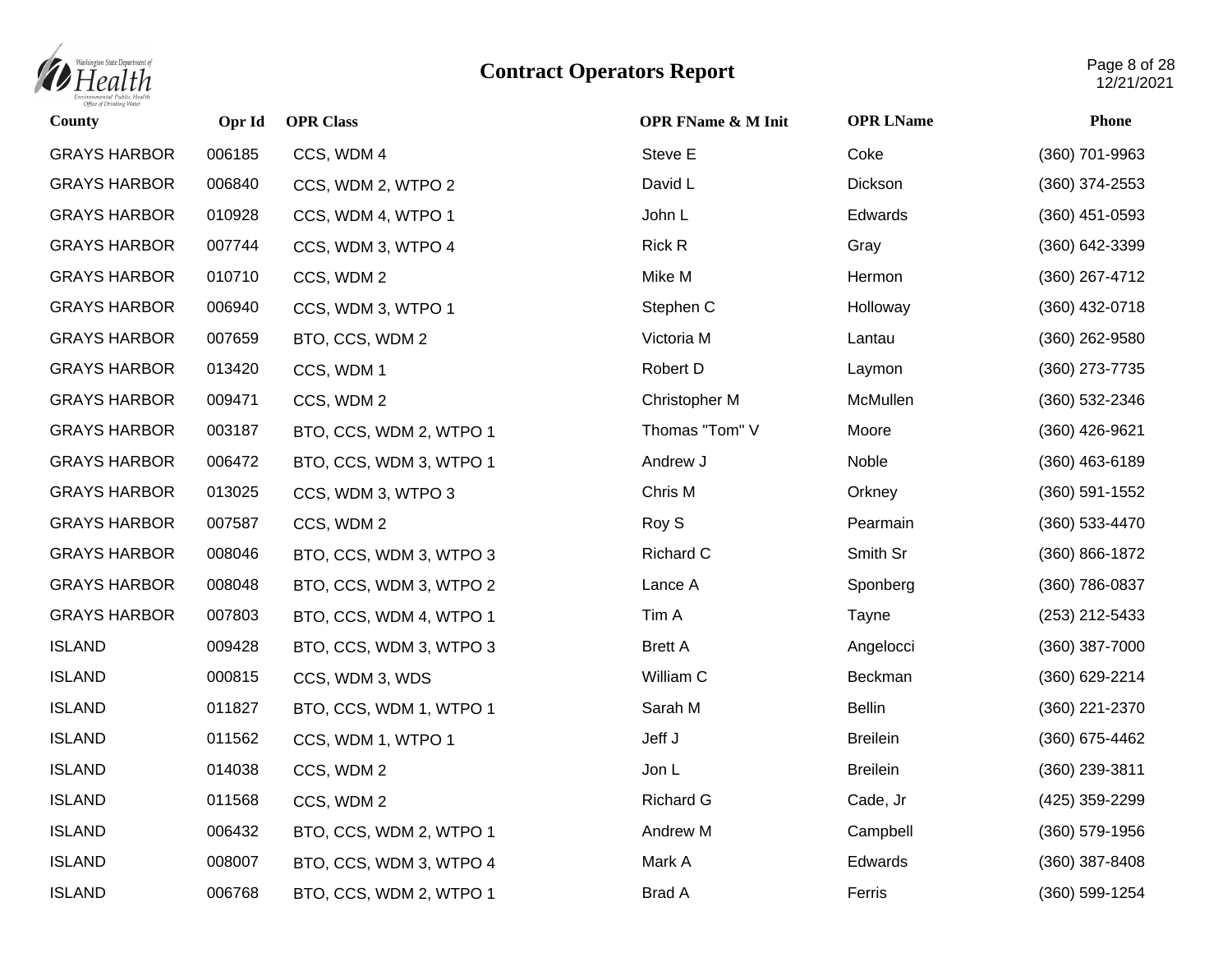

| County           | Opr Id | <b>OPR Class</b>             | <b>OPR FName &amp; M Init</b> | <b>OPR LName</b> | <b>Phone</b>         |
|------------------|--------|------------------------------|-------------------------------|------------------|----------------------|
| <b>ISLAND</b>    | 010472 | CCS, WDM 2, WDS              | Chris C                       | Gott             | (425) 508-3295       |
| <b>ISLAND</b>    | 005108 | CCS, WDM 3, WDS              | <b>Charles S</b>              | Hagin            | $(360)$ 393-1589     |
| <b>ISLAND</b>    | 010029 | CCS, WDM 3, WTPO 1           | Robert A                      | Hubbert          | (360) 387-2471       |
| <b>ISLAND</b>    | 005414 | CCS, WDM 4, WTPO 1           | Gregory P                     | Keith            | (425) 830-8412       |
| <b>ISLAND</b>    | 012774 | CCS, WDM 2                   | Donald R                      | Kemmis           | (360) 568-7977       |
| <b>ISLAND</b>    | 004689 | CCS, WDM 1                   | Suzanne M                     | King             | (360) 678-9285       |
| <b>ISLAND</b>    | 011412 | CCS, WDM 1, WTPO 2           | Donald G                      | Lankhaar         | (360) 510-7602       |
| <b>ISLAND</b>    | 004310 | CCS, WDM 3                   | Scott A                       | Lemke            | $(360)$ 422-6803     |
| <b>ISLAND</b>    | 007282 | BTO, CCS, WDM 2, WDS         | Alfred A                      | Mauldin          | (360) 378-6975       |
| <b>ISLAND</b>    | 007667 | BTO, CCS, WDM 2              | Jimmy A                       | Mauldin          | (360) 378-6609       |
| <b>ISLAND</b>    | 010520 | CCS, WDM 4, WTPO 3           | Michael                       | Pan              | (425) 402-1625       |
| <b>ISLAND</b>    | 012475 | BTO, CCS, WDM 4, WTPO 1      | James R                       | Repp             | (425) 737-2717       |
| <b>ISLAND</b>    | 007518 | BTO, CCS, WDM 2, WTPO 2      | Gary                          | Sale             | $(360)$ 420-1363     |
| <b>ISLAND</b>    | 006012 | CCS, WDM 4, WTPO 4           | Eric D                        | Score            | (360) 592-5722       |
| <b>ISLAND</b>    | 007520 | CCS, WDM 2, WTPO 2           | Donovan L                     | Sheppard         | (360) 794-6999       |
| <b>ISLAND</b>    | 005042 | BTO, CCS, WDM 3, WTPO 2      | Erik B                        | Thornburgh       | (360) 419-0989       |
| <b>ISLAND</b>    | 009079 | BTO, CCS, WDM 2, WDS, WTPO 1 | Joseph E                      | Waldrup          | (360) 675-2457       |
| <b>ISLAND</b>    | 007816 | CCS, WDM 2, WTPO 1           | Kelly T                       | Wynn             | $(360)$ 466-4443     |
| <b>JEFFERSON</b> | 009523 | CCS, WDM 2, WDS              | Joseph M                      | Baisch           | (360) 796-4886       |
| <b>JEFFERSON</b> | 003976 | CCS, WDM 3, WDS              | Steven D                      | Beahm            | (360) 616-0489       |
| <b>JEFFERSON</b> | 003535 | CCS, WDM 3, WDS              | Robert                        | Blackman         | (253) 617-3109 x1213 |
| <b>JEFFERSON</b> | 007461 | CCS, WDM 2                   | Delmar A                      | Caryl            | $(360)$ 683-3888     |
| <b>JEFFERSON</b> | 006840 | CCS, WDM 2, WTPO 2           | David L                       | Dickson          | $(360)$ 374-2553     |
| <b>JEFFERSON</b> | 008856 | CCS, WDM 2                   | Stephen A                     | Kersten          | (206) 780-3257       |
| <b>JEFFERSON</b> | 002685 | CCS, WDM 3, WTPO 2           | J. Mike M                     | Langley          | (360) 775-5980       |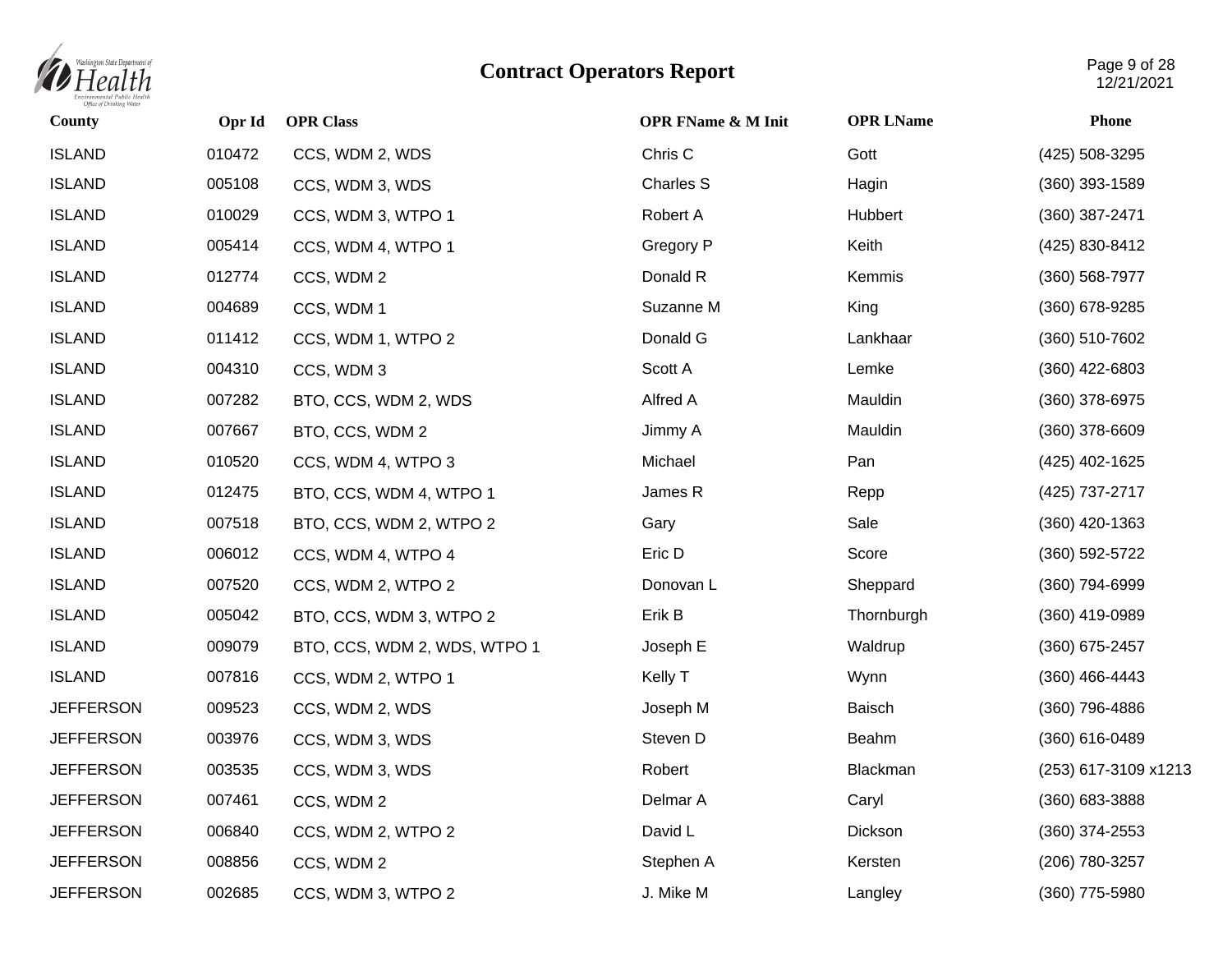

| County           | Opr Id | <b>OPR Class</b>             | <b>OPR FName &amp; M Init</b> | <b>OPR LName</b> | <b>Phone</b>       |
|------------------|--------|------------------------------|-------------------------------|------------------|--------------------|
| <b>JEFFERSON</b> | 007767 | CCS, WDM 1                   | Ken D                         | Loomis           | (360) 731-6444     |
| <b>JEFFERSON</b> | 011895 | CCS, WDM 2                   | Dale L                        | Metzger          | (360) 477-9704     |
| <b>JEFFERSON</b> | 006472 | BTO, CCS, WDM 3, WTPO 1      | Andrew J                      | Noble            | $(360)$ 463-6189   |
| <b>JEFFERSON</b> | 008903 | CCS, WDM 1, WDS              | Michael G                     | Pena             | (360) 877-0339     |
| <b>JEFFERSON</b> | 003855 | CCS, WDM 3                   | A Evan                        | Reames           | (253) 377-1867     |
| <b>JEFFERSON</b> | 013149 | WDM <sub>2</sub>             | Gordon L                      | Sprague          | $(360)$ 372-2585   |
| <b>JEFFERSON</b> | 007435 | CCS, WDM 3, WTPO 3           | Eric R                        | Storey           | $(360)$ 379-1850   |
| <b>JEFFERSON</b> | 006147 | CCS, WDM 3                   | Scott M                       | Wolf             | (253) 377-9715     |
| <b>KING</b>      | 006427 | BTO, CCS, WDM 4, WDS, WTPO 3 | Sean M                        | Bauer            | $(253)$ 347-8143   |
| <b>KING</b>      | 004564 | CCS, WDM 3, WDS              | Eric D                        | Clarke           | (253) 941-5048     |
| <b>KING</b>      | 011965 | BTO, CCS, WDM 2, WTPO 1      | Mark A                        | Combs            | (425) 736-4936     |
| <b>KING</b>      | 007999 | CCS, WDM 2                   | Dane L                        | Covey            | $(360)$ 280-4566   |
| <b>KING</b>      | 005610 | CCS, WDM 3, WTPO 4           | Tom E                         | Cunningham       | (253) 273-7339     |
| <b>KING</b>      | 009546 | BTO, CCS, WDM 4, WDS, WTPO 1 | Joshua A                      | Deraitus         | $(253)$ 941-8383   |
| <b>KING</b>      | 010575 | CCS, WDM 3, WTPO 4           | Scott A                       | Eisen            | (509) 679-5514     |
| <b>KING</b>      | 008086 | CCS, WDM 3, WDS              | <b>Elbert M</b>               | English          | (253) 740-1463     |
| <b>KING</b>      | 002599 | CCS, WDM 3                   | Gary W                        | Fletcher         | (425) 488-2125     |
| <b>KING</b>      | 010472 | CCS, WDM 2, WDS              | Chris C                       | Gott             | (425) 508-3295     |
| <b>KING</b>      | 011711 | CCS, WDM 1                   | David T C                     | Gruver           | $(360) 556 - 0027$ |
| <b>KING</b>      | 003338 | BTO, CCS, WDM 3, WDS, WTPO 2 | William "Chris" C             | Hall             | (206) 793-5016     |
| <b>KING</b>      | 006345 | CCS, WDM 4, WTPO 4           | Samuel C                      | Hartley          | (206) 784-9311     |
| <b>KING</b>      | 009698 | CCS, WDM 3, WTPO 1           | Allen R                       | Hunter           | (253) 939-9232     |
| <b>KING</b>      | 009268 | CCS, WDM 3, WDS, WTPO 1      | A T                           | Jensen PE        | (253) 833-6777     |
| <b>KING</b>      | 005414 | CCS, WDM 4, WTPO 1           | Gregory P                     | Keith            | (425) 830-8412     |
| <b>KING</b>      | 003559 | CCS, WDM 4, WDS, WTPO 2      | <b>Bradley D</b>              | Lake             | (425) 413-3975     |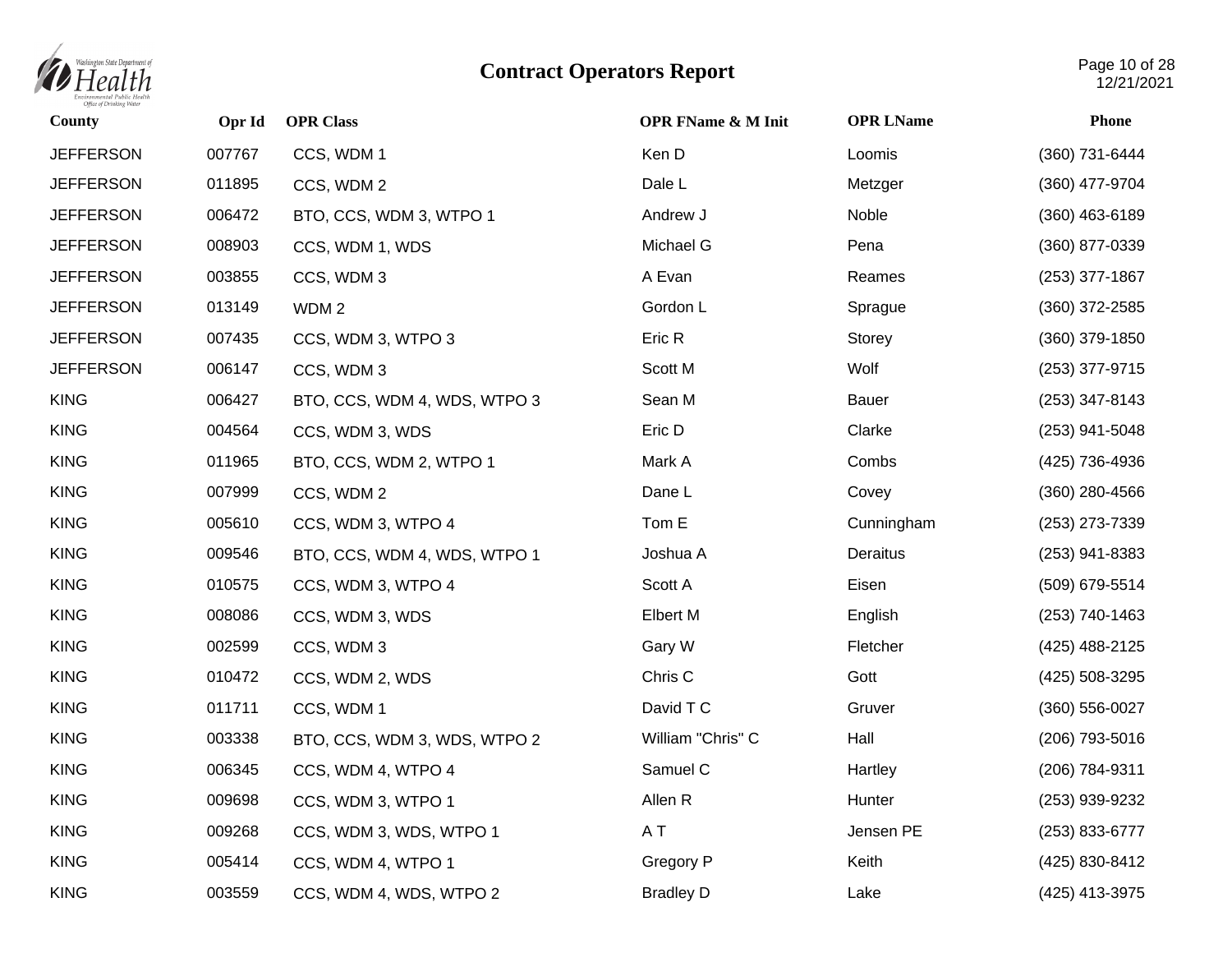

| County        | Opr Id | <b>OPR Class</b>             | <b>OPR FName &amp; M Init</b> | <b>OPR LName</b> | Phone                |
|---------------|--------|------------------------------|-------------------------------|------------------|----------------------|
| <b>KING</b>   | 009929 | BTO, CCS, WDM 1, WTPO 1      | Christopher R                 | Lee              | (253) 841-2101       |
| <b>KING</b>   | 010381 | CCS, WDM 2, WTPO 3           | Matthew E                     | Luttrell         | (360) 371-7771       |
| <b>KING</b>   | 007582 | CCS, WDM 2, WDS              | Harley W                      | Miedema          | $(206)$ 463-6193     |
| <b>KING</b>   | 012037 | CCS, WDM 2                   | Jordan C                      | Ottow            | (425) 231-6360       |
| <b>KING</b>   | 010520 | CCS, WDM 4, WTPO 3           | Michael                       | Pan              | (425) 402-1625       |
| <b>KING</b>   | 011822 | CCS, WDM 3                   | Kelly N                       | Racke            |                      |
| <b>KING</b>   | 012475 | BTO, CCS, WDM 4, WTPO 1      | James R                       | Repp             | (425) 737-2717       |
| <b>KING</b>   | 006603 | CCS, WDM 4, WTPO 3           | Daren S                       | Rogers           | (425) 773-1848       |
| <b>KING</b>   | 007160 | CCS, WDM 3                   | Alyse A                       | Russell          | (253) 840-1387       |
| <b>KING</b>   | 007520 | CCS, WDM 2, WTPO 2           | Donovan L                     | Sheppard         | (360) 794-6999       |
| <b>KING</b>   | 003147 | CCS, WDM 4, WTPO 4           | Raymond E                     | Sled             | (425) 228-1902       |
| <b>KING</b>   | 003939 | CCS, WDM 4, WTPO 1           | David M                       | Stanley          | (253) 840-2750       |
| <b>KING</b>   | 008362 | CCS, WDM 4, WDS, WTPO 4      | Aaron S                       | Tanczos          | (206) 595-4188       |
| <b>KING</b>   | 008197 | BTO, CCS, WDM 4, WTPO 3      | Jeffrey B                     | Thomas           | (360) 663-0771       |
| <b>KING</b>   | 007815 | BTO, CCS, WDM 2              | Ellen M                       | Winningham       | (206) 440-0500       |
| <b>KING</b>   | 008154 | CCS, WDM 1, WTPO 1           | Ronald R                      | Ziesing          | (425) 432-5150       |
| <b>KITSAP</b> | 004974 | CCS, WDM 3                   | Vincent L                     | Armstrong        | (206) 842-5320       |
| <b>KITSAP</b> | 003976 | CCS, WDM 3, WDS              | Steven D                      | Beahm            | (360) 616-0489       |
| <b>KITSAP</b> | 003535 | CCS, WDM 3, WDS              | Robert                        | Blackman         | (253) 617-3109 x1213 |
| <b>KITSAP</b> | 013655 | CCS, WDM 1                   | Jeremy R                      | Campeau          | (253) 222-9588       |
| <b>KITSAP</b> | 007999 | CCS, WDM 2                   | Dane L                        | Covey            | $(360)$ 280-4566     |
| <b>KITSAP</b> | 010928 | CCS, WDM 4, WTPO 1           | John L                        | Edwards          | $(360)$ 451-0593     |
| <b>KITSAP</b> | 013377 | CCS, WDM 2                   | Nicholas J                    | Ernst            | $(360)$ 275-7501     |
| <b>KITSAP</b> | 007742 | CCS, WDM 1, WTPO 3           | Charri L                      | Garber           | (360) 876-1434       |
| <b>KITSAP</b> | 003338 | BTO, CCS, WDM 3, WDS, WTPO 2 | William "Chris" C             | Hall             | (206) 793-5016       |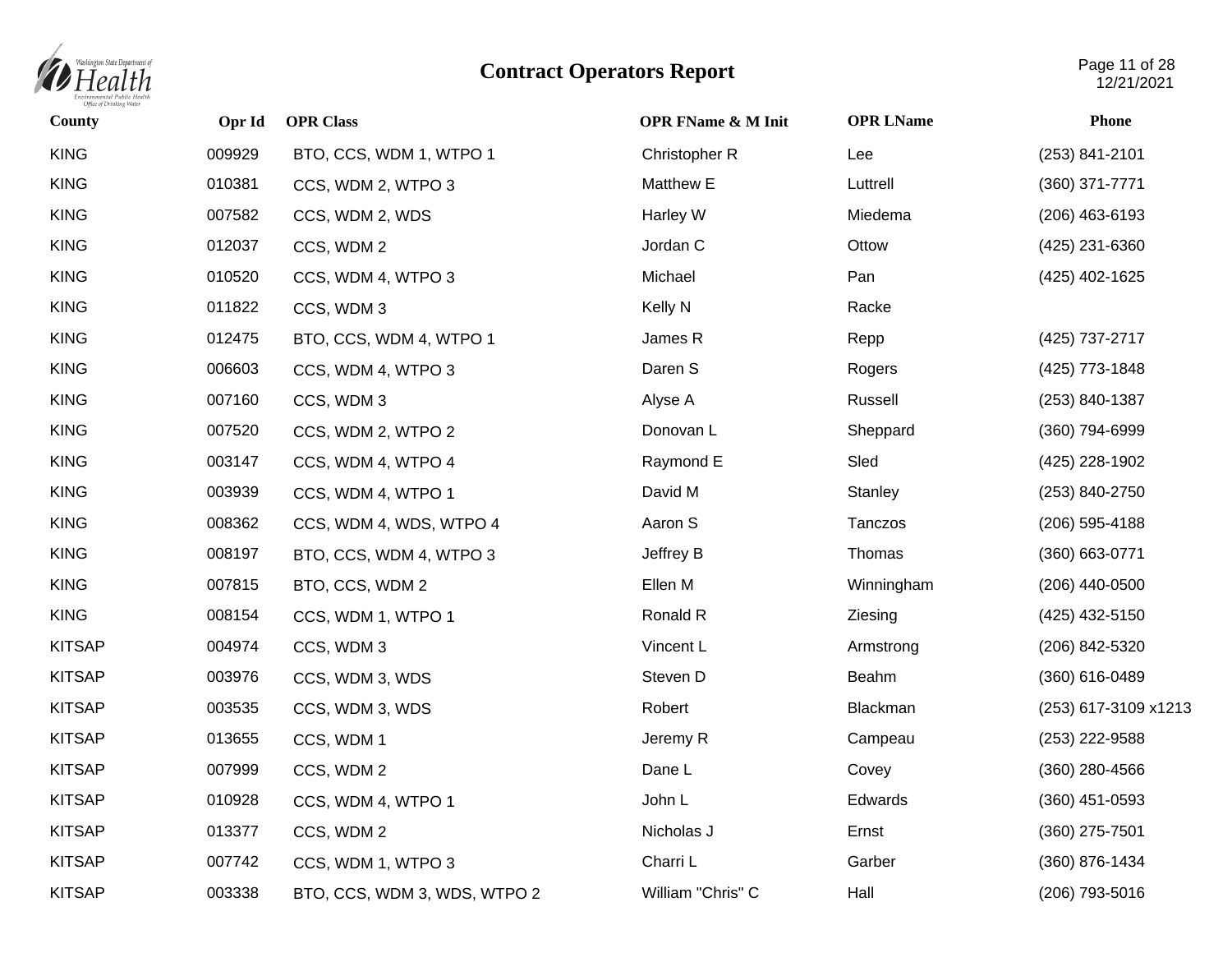

| <b>County</b>   | Opr Id | <b>OPR Class</b>             | <b>OPR FName &amp; M Init</b> | <b>OPR LName</b> | <b>Phone</b>       |
|-----------------|--------|------------------------------|-------------------------------|------------------|--------------------|
| <b>KITSAP</b>   | 011999 | CCS, WDM 3                   | Amy J                         | Hardiman         | (253) 906-9606     |
| <b>KITSAP</b>   | 007642 | CCS, WDM 4                   | Reginald J                    | Hearn            | (360) 876-0958     |
| <b>KITSAP</b>   | 008856 | CCS, WDM 2                   | Stephen A                     | Kersten          | (206) 780-3257     |
| <b>KITSAP</b>   | 002685 | CCS, WDM 3, WTPO 2           | J. Mike M                     | Langley          | (360) 775-5980     |
| <b>KITSAP</b>   | 007767 | CCS, WDM 1                   | Ken D                         | Loomis           | (360) 731-6444     |
| <b>KITSAP</b>   | 006240 | CCS, WDM 2                   | Daniel G                      | McGrady          | (360) 877-0683     |
| <b>KITSAP</b>   | 007582 | CCS, WDM 2, WDS              | Harley W                      | Miedema          | $(206)$ 463-6193   |
| <b>KITSAP</b>   | 004084 | CCS, WDM 2, WDS              | Lance E                       | <b>Newkirk</b>   | (360) 779-1781     |
| <b>KITSAP</b>   | 007777 | CCS, WDM 4                   | Dennis J                      | O'Connell        | (360) 871-2576     |
| <b>KITSAP</b>   | 006962 | BTO, CCS, WDM 3, WDS, WTPO 1 | Kevin R                       | Odegard          | $(253)$ 377-1865   |
| <b>KITSAP</b>   | 010520 | CCS, WDM 4, WTPO 3           | Michael                       | Pan              | (425) 402-1625     |
| <b>KITSAP</b>   | 011822 | CCS, WDM 3                   | Kelly N                       | Racke            |                    |
| <b>KITSAP</b>   | 003855 | CCS, WDM 3                   | A Evan                        | Reames           | $(253)$ 377-1867   |
| <b>KITSAP</b>   | 007341 | CCS, WDM 2                   | Gregory G                     | Roats            | $(206)$ 855-9058   |
| <b>KITSAP</b>   | 003749 | BTO, CCS, WDM 3, WDS         | Robert W                      | Robinson         | (360) 782-1159     |
| <b>KITSAP</b>   | 006603 | CCS, WDM 4, WTPO 3           | Daren S                       | Rogers           | (425) 773-1848     |
| <b>KITSAP</b>   | 007160 | CCS, WDM 3                   | Alyse A                       | Russell          | $(253) 840 - 1387$ |
| <b>KITSAP</b>   | 013887 | CCS, WDM 3, WTPO 1           | Edward C                      | Smith            | (253) 878-6194     |
| <b>KITSAP</b>   | 008048 | BTO, CCS, WDM 3, WTPO 2      | Lance A                       | Sponberg         | (360) 786-0837     |
| <b>KITSAP</b>   | 013149 | WDM <sub>2</sub>             | Gordon L                      | Sprague          | (360) 372-2585     |
| <b>KITSAP</b>   | 006147 | CCS, WDM 3                   | Scott M                       | Wolf             | (253) 377-9715     |
| <b>KITTITAS</b> | 012442 | CCS, WDM 3                   | Reed S                        | Carlson          | (509) 331-4299     |
| <b>KITTITAS</b> | 007029 | CCS, WDM 2, WTPO 1           | Duane W                       | Dahlke           | (509) 784-1880     |
| <b>KITTITAS</b> | 007209 | CCS, WDM 4, WTPO 4           | Thomas (Pat) P                | Everham, Jr      | (509) 734-9060     |
| <b>KITTITAS</b> | 010023 | CCS, WDM 2                   | Gannon F                      | Geiger           | (509) 674-5150     |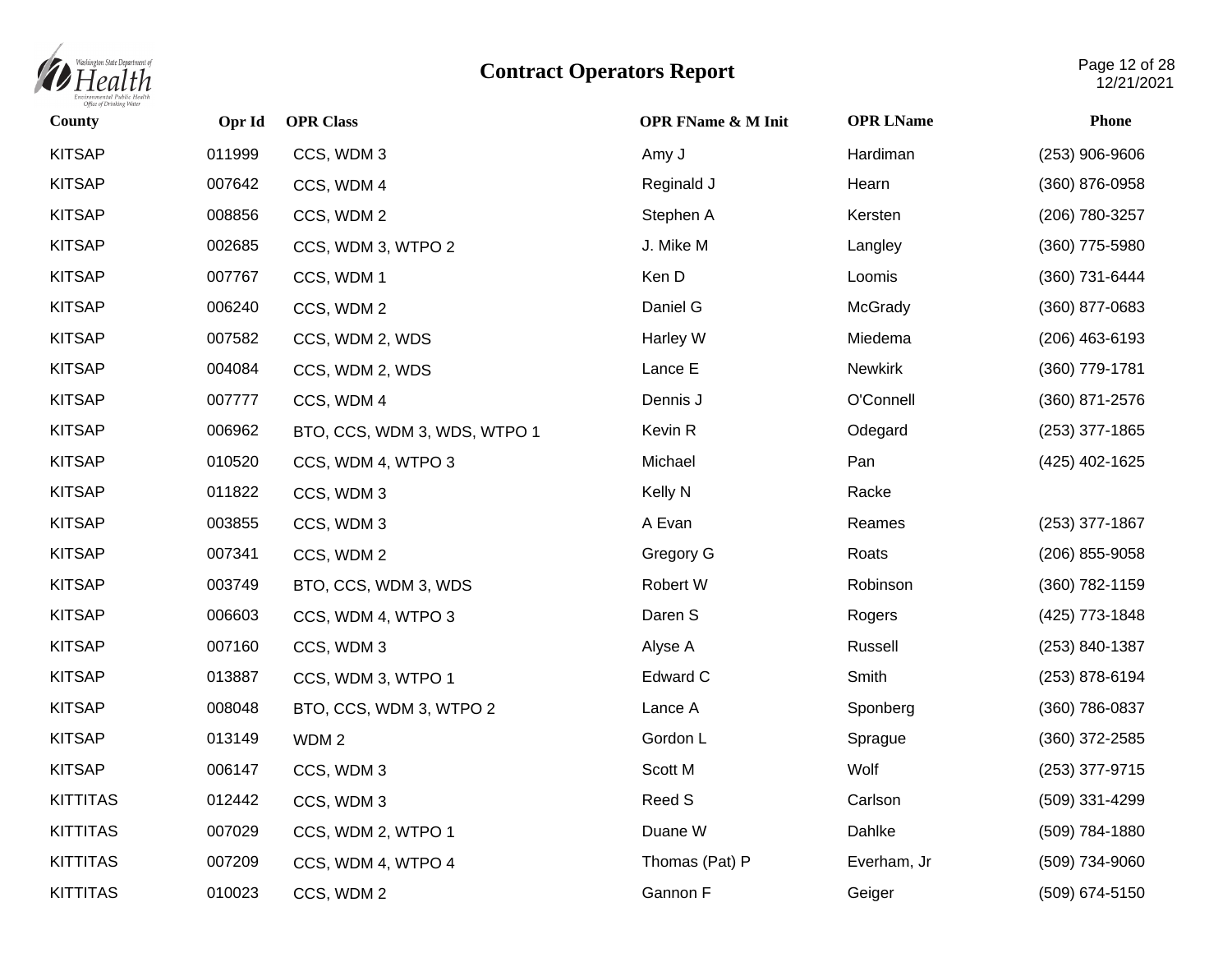

| County           | Opr Id | <b>OPR Class</b>        | <b>OPR FName &amp; M Init</b> | <b>OPR LName</b> | <b>Phone</b>       |
|------------------|--------|-------------------------|-------------------------------|------------------|--------------------|
| <b>KITTITAS</b>  | 001114 | CCS, WDM 2, WTPO 1      | Arthur (Rusty) R              | Jordan           | (509) 457-3137     |
| <b>KITTITAS</b>  | 010985 | CCS, WDM 2, WDS, WTPO 1 | Mark C                        | Nelson           | (509) 674-9642     |
| <b>KITTITAS</b>  | 006959 | BTO, CCS, WDM 2, WTPO 2 | William C                     | Neuman           | (509) 674-1614     |
| <b>KITTITAS</b>  | 009477 | CCS, WDM 2              | Loren W                       | Orndorff         | (509) 649-3138     |
| <b>KITTITAS</b>  | 010989 | CCS, WDM 2, WTPO 1      | <b>Bennett K</b>              | Osborne          | (509) 833-5003     |
| <b>KITTITAS</b>  | 010992 | CCS, WDM 2, WDS         | Clinton M                     | Perry            | (509) 649-2492     |
| <b>KITTITAS</b>  | 008197 | BTO, CCS, WDM 4, WTPO 3 | Jeffrey B                     | Thomas           | (360) 663-0771     |
| <b>KITTITAS</b>  | 003959 | CCS, WDM 3, WDS         | <b>Bill A</b>                 | Trout            | (509) 698-5121     |
| <b>KITTITAS</b>  | 008154 | CCS, WDM 1, WTPO 1      | Ronald R                      | Ziesing          | (425) 432-5150     |
| <b>KLICKITAT</b> | 007209 | CCS, WDM 4, WTPO 4      | Thomas (Pat) P                | Everham, Jr      | (509) 734-9060     |
| <b>KLICKITAT</b> | 007941 | CCS, WDM 1              | Daniel C                      | Harris           | (509) 492-6262     |
| <b>KLICKITAT</b> | 001114 | CCS, WDM 2, WTPO 1      | Arthur (Rusty) R              | Jordan           | (509) 457-3137     |
| <b>KLICKITAT</b> | 010989 | CCS, WDM 2, WTPO 1      | <b>Bennett K</b>              | Osborne          | (509) 833-5003     |
| <b>KLICKITAT</b> | 006795 | CCS, WDM 3, WTPO 1      | Mark L                        | Price            | (425) 367-3435     |
| <b>LEWIS</b>     | 011164 | CCS, WDM 2              | Jason E                       | Barnum           | $(360) 589 - 9659$ |
| <b>LEWIS</b>     | 010679 | CCS, WDM 2, WTPO 1      | James J                       | Campbell         | (360) 239-9279     |
| <b>LEWIS</b>     | 003231 | CCS, WDM 3              | Lowell J                      | Deguise          | (360) 276-7671     |
| <b>LEWIS</b>     | 010928 | CCS, WDM 4, WTPO 1      | John L                        | Edwards          | $(360)$ 451-0593   |
| <b>LEWIS</b>     | 007744 | CCS, WDM 3, WTPO 4      | Rick R                        | Gray             | (360) 642-3399     |
| <b>LEWIS</b>     | 009562 | BTO, CCS, WDM 2         | <b>Brian S</b>                | Greene           | (360) 748-2930     |
| <b>LEWIS</b>     | 011711 | CCS, WDM 1              | David T C                     | Gruver           | $(360) 556 - 0027$ |
| <b>LEWIS</b>     | 007314 | BTO, CCS, WDM 2, WTPO 2 | Kimberly S                    | Gubbe            | $(360)$ 357-8783   |
| <b>LEWIS</b>     | 010710 | CCS, WDM 2              | Mike M                        | Hermon           | (360) 267-4712     |
| <b>LEWIS</b>     | 006570 | CCS, WDM 2              | Robert D                      | Kreb             | $(360)$ 456-7555   |
| <b>LEWIS</b>     | 007659 | BTO, CCS, WDM 2         | Victoria M                    | Lantau           | (360) 262-9580     |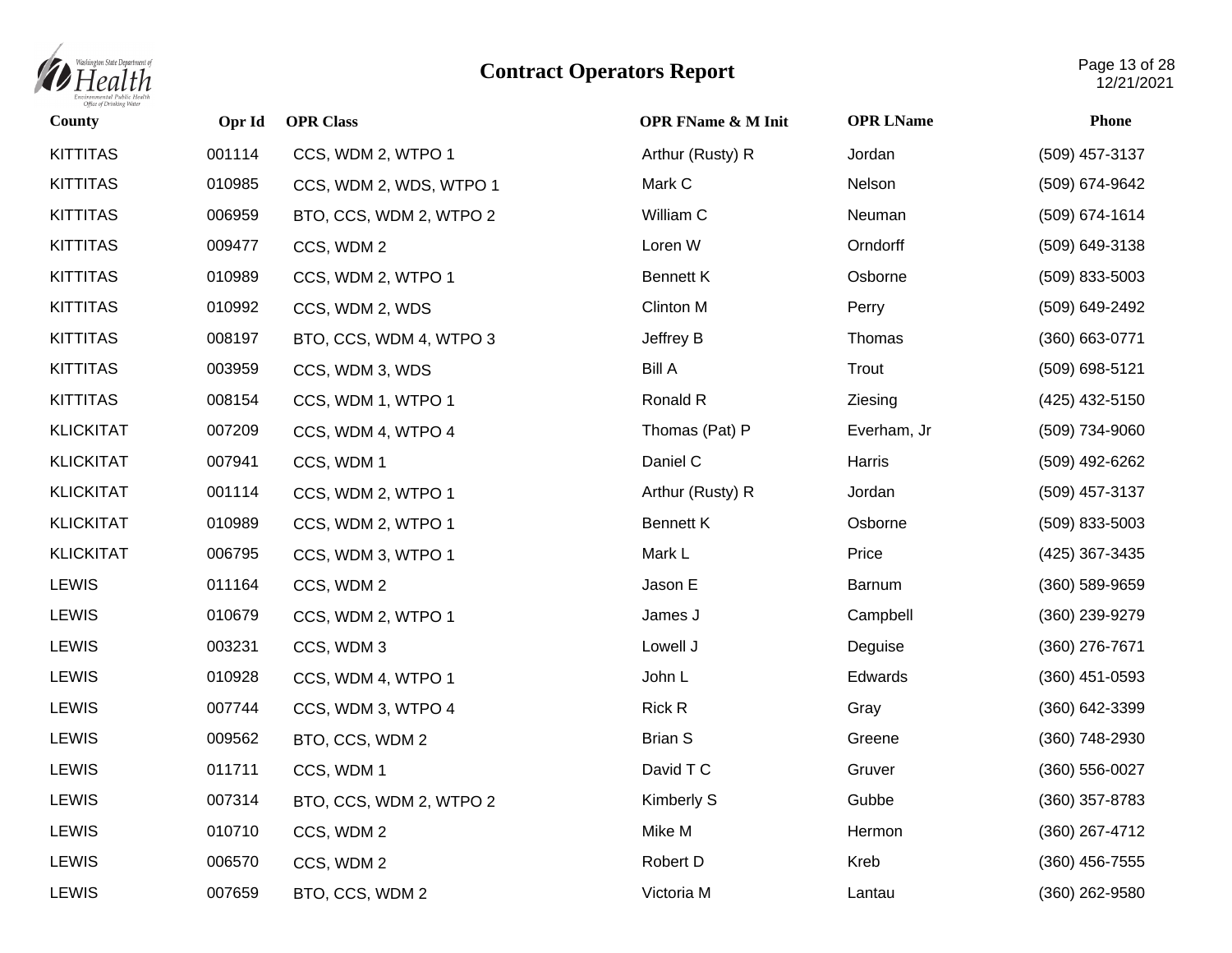

| <b>County</b>  | Opr Id | <b>OPR Class</b>        | <b>OPR FName &amp; M Init</b> | <b>OPR LName</b> | <b>Phone</b>     |
|----------------|--------|-------------------------|-------------------------------|------------------|------------------|
| <b>LEWIS</b>   | 013420 | CCS, WDM 1              | Robert D                      | Laymon           | (360) 273-7735   |
| <b>LEWIS</b>   | 006704 | BTO, CCS, WDM 4, WTPO 3 | Benjamin L                    | Morrison         | (360) 569-2813   |
| <b>LEWIS</b>   | 013025 | CCS, WDM 3, WTPO 3      | Chris M                       | Orkney           | $(360)$ 591-1552 |
| <b>LEWIS</b>   | 008903 | CCS, WDM 1, WDS         | Michael G                     | Pena             | (360) 877-0339   |
| <b>LEWIS</b>   | 006379 | CCS, WDM 3, WTPO 2      | Mark A                        | Petrie           | (360) 239-4486   |
| <b>LEWIS</b>   | 002375 | CCS, WDM 3, WTPO 2      | Dennis L                      | Ripp             | (360) 281-9214   |
| <b>LEWIS</b>   | 008046 | BTO, CCS, WDM 3, WTPO 3 | Richard C                     | Smith Sr         | (360) 866-1872   |
| <b>LEWIS</b>   | 008048 | BTO, CCS, WDM 3, WTPO 2 | Lance A                       | Sponberg         | (360) 786-0837   |
| <b>LEWIS</b>   | 007803 | BTO, CCS, WDM 4, WTPO 1 | Tim A                         | Tayne            | (253) 212-5433   |
| <b>LINCOLN</b> | 003706 | CCS, WDM 2              | Fred H                        | Bell             | (509) 725-2081   |
| <b>LINCOLN</b> | 014445 | CCS, WDM 1              | Devin T                       | Billington       | (509) 995-4059   |
| <b>LINCOLN</b> | 010566 | CCS, WDM 2              | Donald G                      | Campbell         | (509) 954-5524   |
| <b>LINCOLN</b> | 009197 | CCS, WDM 2, WDS, WTPO 1 | Judi I                        | Ellis            | (509) 760-0825   |
| <b>LINCOLN</b> | 009583 | CCS, WDM 2, WTPO 1      | Sharon L                      | Ladd             | (509) 760-9044   |
| <b>LINCOLN</b> | 012160 | BTO, CCS, WDM 1, WTPO 1 | Casie J                       | Monge            | (509) 939-4175   |
| <b>LINCOLN</b> | 008978 | CCS, WDM 1, WTPO 1      | Melissa L                     | Sexton           | (509) 826-5487   |
| <b>LINCOLN</b> | 009835 | CCS, WDM 1              | Lorey C                       | Sielaff          | (509) 488-0219   |
| <b>MASON</b>   | 003976 | CCS, WDM 3, WDS         | Steven D                      | Beahm            | (360) 616-0489   |
| <b>MASON</b>   | 010679 | CCS, WDM 2, WTPO 1      | James J                       | Campbell         | (360) 239-9279   |
| <b>MASON</b>   | 013655 | CCS, WDM 1              | Jeremy R                      | Campeau          | (253) 222-9588   |
| <b>MASON</b>   | 006185 | CCS, WDM 4              | Steve E                       | Coke             | (360) 701-9963   |
| <b>MASON</b>   | 007999 | CCS, WDM 2              | Dane L                        | Covey            | $(360)$ 280-4566 |
| <b>MASON</b>   | 010928 | CCS, WDM 4, WTPO 1      | John L                        | Edwards          | $(360)$ 451-0593 |
| <b>MASON</b>   | 013377 | CCS, WDM 2              | Nicholas J                    | Ernst            | (360) 275-7501   |
| <b>MASON</b>   | 007742 | CCS, WDM 1, WTPO 3      | Charri L                      | Garber           | (360) 876-1434   |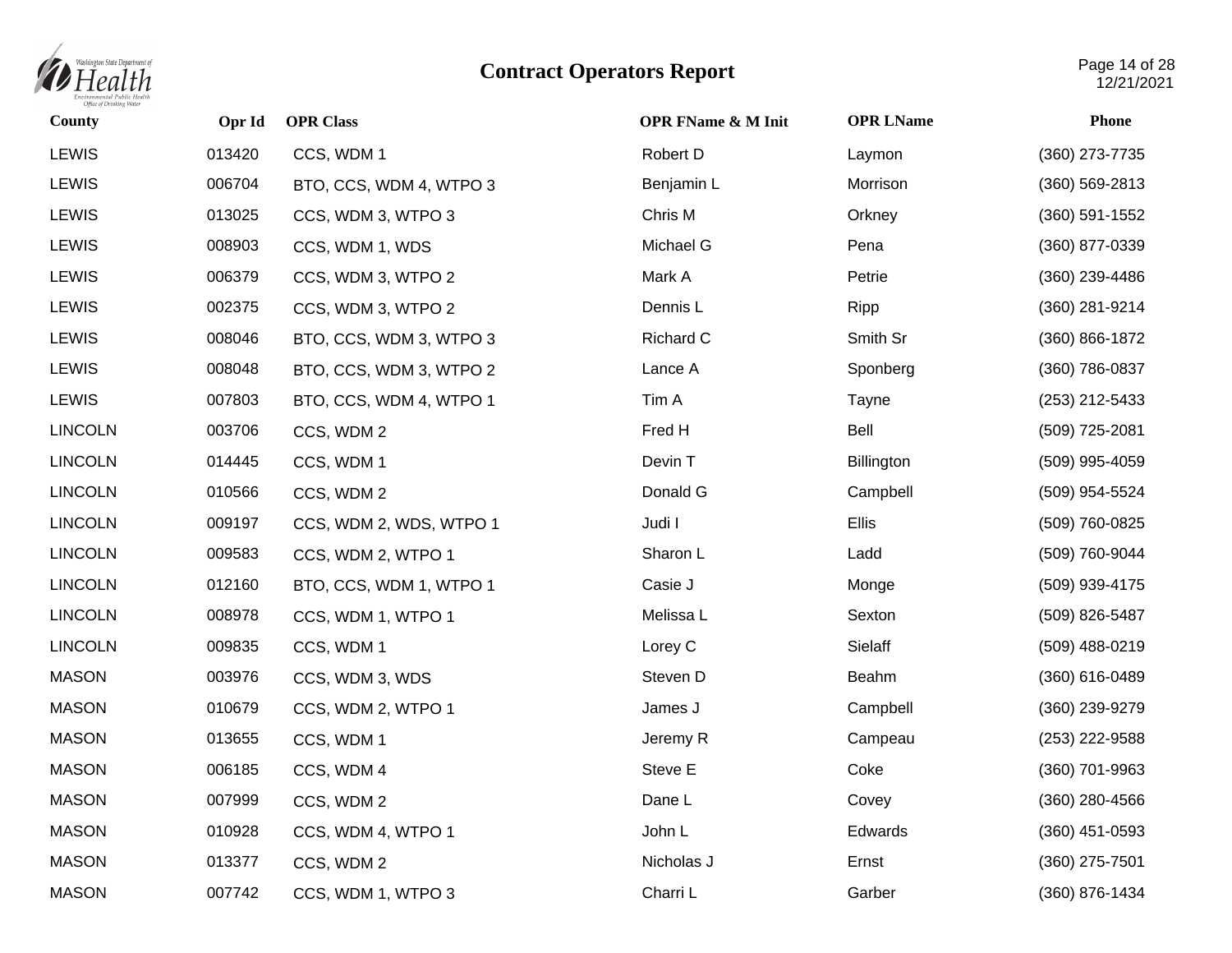

| <b>County</b>   | Opr Id | <b>OPR Class</b>             | <b>OPR FName &amp; M Init</b> | <b>OPR LName</b> | <b>Phone</b>     |
|-----------------|--------|------------------------------|-------------------------------|------------------|------------------|
| <b>MASON</b>    | 003338 | BTO, CCS, WDM 3, WDS, WTPO 2 | William "Chris" C             | Hall             | (206) 793-5016   |
| <b>MASON</b>    | 007642 | CCS, WDM 4                   | Reginald J                    | Hearn            | (360) 876-0958   |
| <b>MASON</b>    | 006940 | CCS, WDM 3, WTPO 1           | Stephen C                     | Holloway         | (360) 432-0718   |
| <b>MASON</b>    | 008856 | CCS, WDM 2                   | Stephen A                     | Kersten          | (206) 780-3257   |
| <b>MASON</b>    | 006570 | CCS, WDM 2                   | Robert D                      | Kreb             | (360) 456-7555   |
| <b>MASON</b>    | 007659 | BTO, CCS, WDM 2              | Victoria M                    | Lantau           | (360) 262-9580   |
| <b>MASON</b>    | 007767 | CCS, WDM 1                   | Ken D                         | Loomis           | (360) 731-6444   |
| <b>MASON</b>    | 006240 | CCS, WDM 2                   | Daniel G                      | McGrady          | (360) 877-0683   |
| <b>MASON</b>    | 003187 | BTO, CCS, WDM 2, WTPO 1      | Thomas "Tom" V                | Moore            | (360) 426-9621   |
| <b>MASON</b>    | 004084 | CCS, WDM 2, WDS              | Lance E                       | <b>Newkirk</b>   | (360) 779-1781   |
| <b>MASON</b>    | 006472 | BTO, CCS, WDM 3, WTPO 1      | Andrew J                      | Noble            | $(360)$ 463-6189 |
| <b>MASON</b>    | 006962 | BTO, CCS, WDM 3, WDS, WTPO 1 | Kevin R                       | Odegard          | $(253)$ 377-1865 |
| <b>MASON</b>    | 008903 | CCS, WDM 1, WDS              | Michael G                     | Pena             | (360) 877-0339   |
| <b>MASON</b>    | 006379 | CCS, WDM 3, WTPO 2           | Mark A                        | Petrie           | (360) 239-4486   |
| <b>MASON</b>    | 003855 | CCS, WDM 3                   | A Evan                        | Reames           | (253) 377-1867   |
| <b>MASON</b>    | 007341 | CCS, WDM 2                   | Gregory G                     | Roats            | (206) 855-9058   |
| <b>MASON</b>    | 003749 | BTO, CCS, WDM 3, WDS         | Robert W                      | Robinson         | (360) 782-1159   |
| <b>MASON</b>    | 013887 | CCS, WDM 3, WTPO 1           | Edward C                      | Smith            | (253) 878-6194   |
| <b>MASON</b>    | 008046 | BTO, CCS, WDM 3, WTPO 3      | Richard C                     | Smith Sr         | (360) 866-1872   |
| <b>MASON</b>    | 008048 | BTO, CCS, WDM 3, WTPO 2      | Lance A                       | Sponberg         | (360) 786-0837   |
| <b>MASON</b>    | 013149 | WDM <sub>2</sub>             | Gordon L                      | Sprague          | (360) 372-2585   |
| <b>MASON</b>    | 007803 | BTO, CCS, WDM 4, WTPO 1      | Tim A                         | Tayne            | (253) 212-5433   |
| <b>MASON</b>    | 006147 | CCS, WDM 3                   | Scott M                       | Wolf             | (253) 377-9715   |
| <b>OKANOGAN</b> | 008408 | CCS, WDM 1, WDS              | Carl W                        | <b>Behrent</b>   | (509) 826-4295   |
| <b>OKANOGAN</b> | 007029 | CCS, WDM 2, WTPO 1           | Duane W                       | Dahlke           | (509) 784-1880   |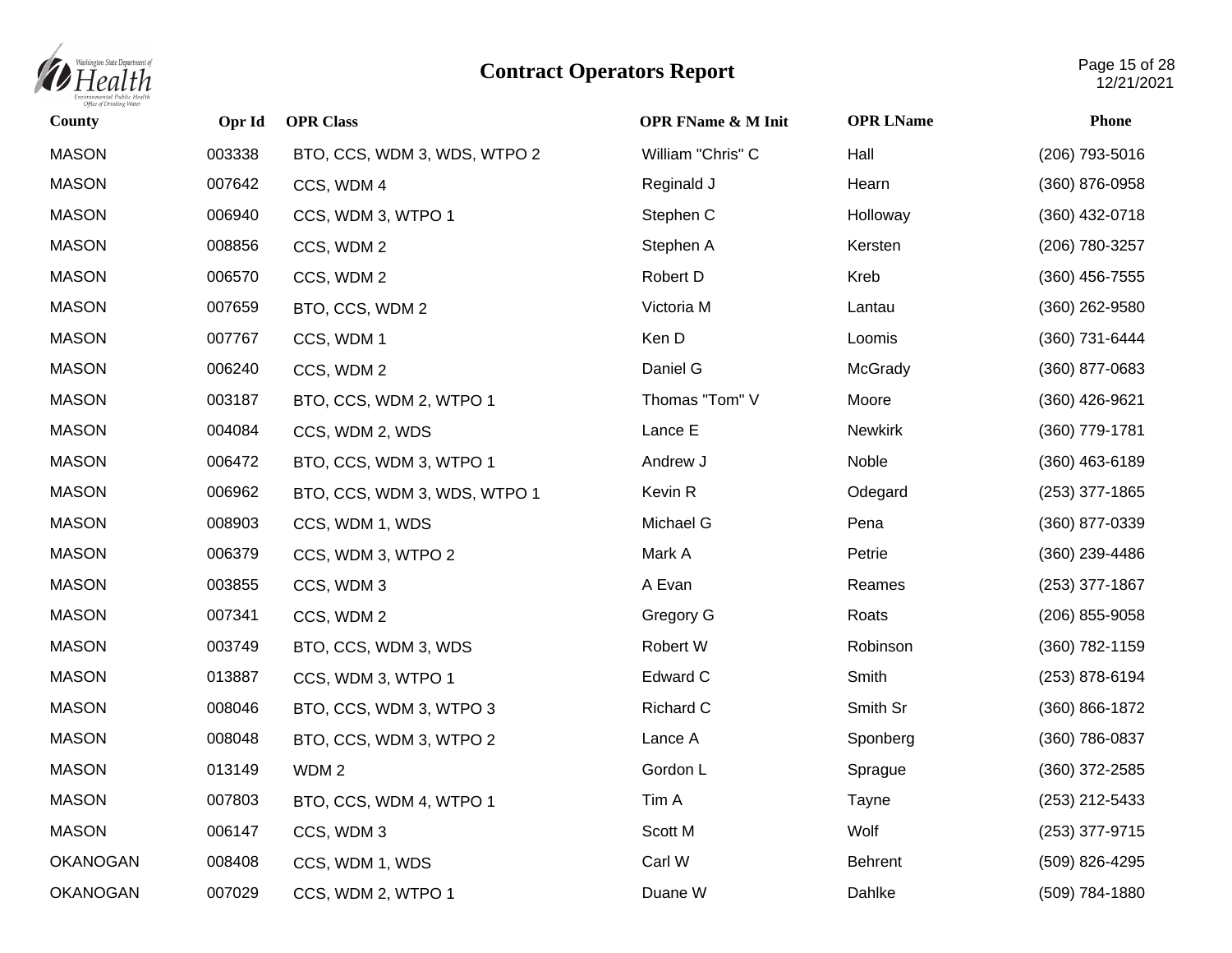

| County          | Opr Id | <b>OPR Class</b>             | <b>OPR FName &amp; M Init</b> | <b>OPR LName</b> | <b>Phone</b>     |
|-----------------|--------|------------------------------|-------------------------------|------------------|------------------|
| <b>OKANOGAN</b> | 010475 | BTO, CCS, WDM 2, WTPO 1      | Douglas A                     | Hale             | (509) 826-1653   |
| <b>OKANOGAN</b> | 009820 | CCS, WDM 2                   | Todd W                        | McDaniel         | $(509)$ 486-2685 |
| <b>OKANOGAN</b> | 011753 | CCS, WDM 4                   | Julia A                       | McWiggins        | (509) 860-2553   |
| <b>OKANOGAN</b> | 006795 | CCS, WDM 3, WTPO 1           | Mark L                        | Price            | (425) 367-3435   |
| <b>OKANOGAN</b> | 005217 | CCS, WDM 2                   | Martin E                      | Ramin            | (509) 745-8162   |
| <b>OKANOGAN</b> | 008190 | BTO, CCS, WDM 1, WDS, WTPO 1 | Deanne M                      | Reynolds         | (509) 682-5356   |
| <b>OKANOGAN</b> | 008978 | CCS, WDM 1, WTPO 1           | Melissa L                     | Sexton           | (509) 826-5487   |
| <b>PACIFIC</b>  | 011164 | CCS, WDM 2                   | Jason E                       | Barnum           | (360) 589-9659   |
| <b>PACIFIC</b>  | 007744 | CCS, WDM 3, WTPO 4           | <b>Rick R</b>                 | Gray             | (360) 642-3399   |
| <b>PACIFIC</b>  | 009562 | BTO, CCS, WDM 2              | <b>Brian S</b>                | Greene           | (360) 748-2930   |
| <b>PACIFIC</b>  | 010710 | CCS, WDM 2                   | Mike M                        | Hermon           | (360) 267-4712   |
| <b>PACIFIC</b>  | 013025 | CCS, WDM 3, WTPO 3           | Chris M                       | Orkney           | $(360)$ 591-1552 |
| <b>PACIFIC</b>  | 007587 | CCS, WDM 2                   | Roy S                         | Pearmain         | (360) 533-4470   |
| PEND OREILLE    | 011273 | CCS, WDM 2                   | <b>Bruce E</b>                | Davidson         | (509) 924-2025   |
| PEND OREILLE    | 006451 | CCS, WDM 4, WTPO 4           | John F                        | Griffin          | (509) 545-9900   |
| PEND OREILLE    | 007057 | CCS, WDM 1, WTPO 2           | Johnie C                      | McCanna          | (509) 935-4273   |
| PEND OREILLE    | 012544 | CCS, WDM 1, WDS              | <b>Rustin A</b>               | Rathbun          | (509) 780-3369   |
| PEND OREILLE    | 009972 | CCS, WDM 2                   | Paul D                        | Sifford          | (208) 686-0280   |
| <b>PIERCE</b>   | 006427 | BTO, CCS, WDM 4, WDS, WTPO 3 | Sean M                        | Bauer            | $(253)$ 347-8143 |
| <b>PIERCE</b>   | 003976 | CCS, WDM 3, WDS              | Steven D                      | Beahm            | (360) 616-0489   |
| <b>PIERCE</b>   | 010679 | CCS, WDM 2, WTPO 1           | James J                       | Campbell         | (360) 239-9279   |
| <b>PIERCE</b>   | 013655 | CCS, WDM 1                   | Jeremy R                      | Campeau          | (253) 222-9588   |
| <b>PIERCE</b>   | 004564 | CCS, WDM 3, WDS              | Eric D                        | Clarke           | (253) 941-5048   |
| <b>PIERCE</b>   | 011965 | BTO, CCS, WDM 2, WTPO 1      | Mark A                        | Combs            | (425) 736-4936   |
| <b>PIERCE</b>   | 007999 | CCS, WDM 2                   | Dane L                        | Covey            | (360) 280-4566   |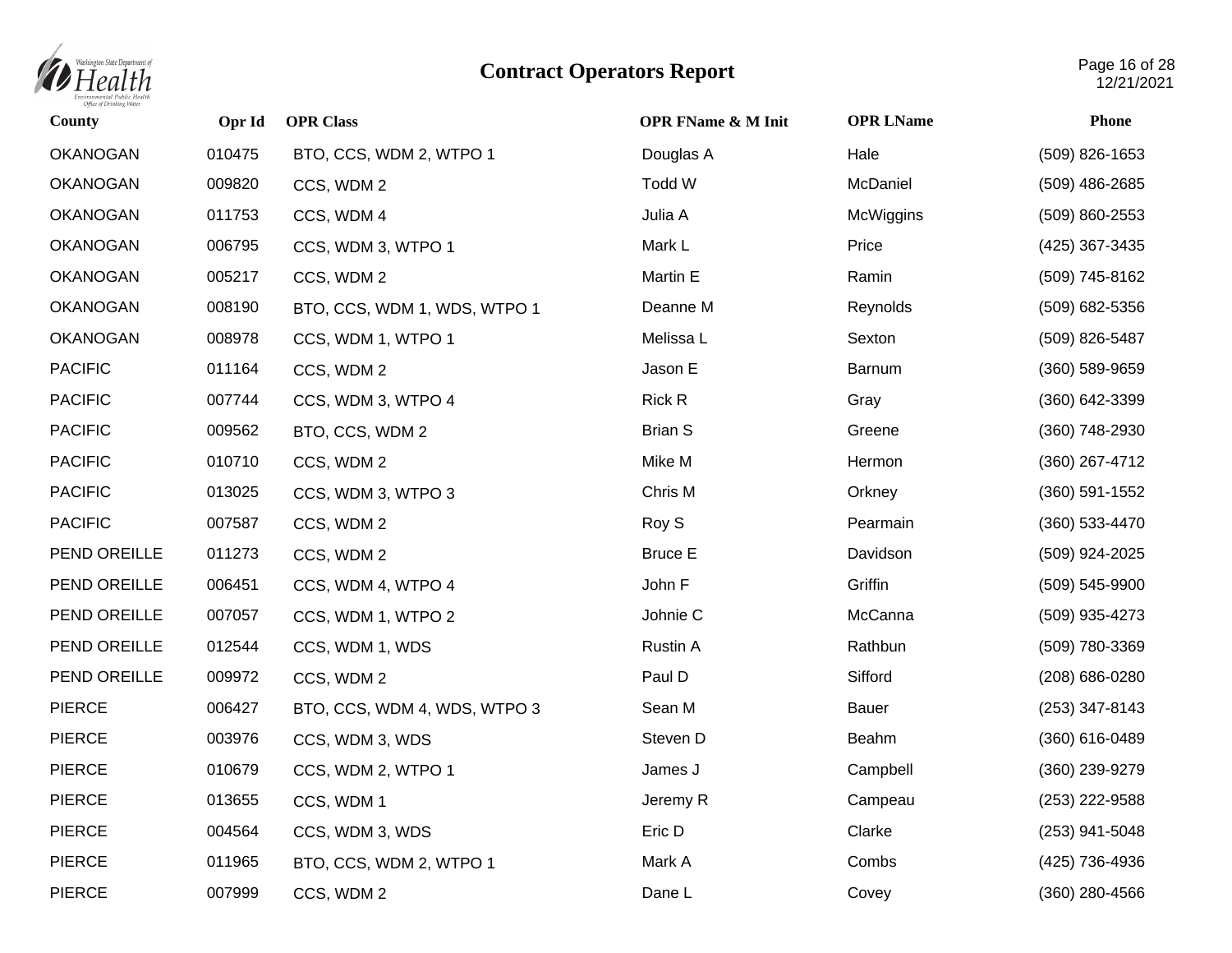

| County        | Opr Id | <b>OPR Class</b>             | <b>OPR FName &amp; M Init</b> | <b>OPR LName</b> | <b>Phone</b>       |
|---------------|--------|------------------------------|-------------------------------|------------------|--------------------|
| <b>PIERCE</b> | 005610 | CCS, WDM 3, WTPO 4           | Tom E                         | Cunningham       | (253) 273-7339     |
| <b>PIERCE</b> | 008086 | CCS, WDM 3, WDS              | <b>Elbert M</b>               | English          | (253) 740-1463     |
| <b>PIERCE</b> | 013377 | CCS, WDM 2                   | Nicholas J                    | Ernst            | (360) 275-7501     |
| <b>PIERCE</b> | 002854 | CCS, WDM 2                   | Frederick D                   | Foreman          | (253) 964-1535     |
| <b>PIERCE</b> | 013074 | CCS, WDM 1, WTPO 1           | Marty D                       | Grabill          | $(360)$ 490-6608   |
| <b>PIERCE</b> | 003946 | CCS, WDM 3                   | Arthur C                      | Gregg            | $(360)$ 438-2340   |
| <b>PIERCE</b> | 011711 | CCS, WDM 1                   | David T C                     | Gruver           | (360) 556-0027     |
| <b>PIERCE</b> | 003338 | BTO, CCS, WDM 3, WDS, WTPO 2 | William "Chris" C             | Hall             | (206) 793-5016     |
| <b>PIERCE</b> | 011999 | CCS, WDM 3                   | Amy J                         | Hardiman         | $(253)$ 906-9606   |
| <b>PIERCE</b> | 007642 | CCS, WDM 4                   | Reginald J                    | Hearn            | (360) 876-0958     |
| <b>PIERCE</b> | 009698 | CCS, WDM 3, WTPO 1           | Allen R                       | Hunter           | (253) 939-9232     |
| <b>PIERCE</b> | 009268 | CCS, WDM 3, WDS, WTPO 1      | A T                           | Jensen PE        | (253) 833-6777     |
| <b>PIERCE</b> | 008105 | CCS, WDM 3                   | Paul M                        | Johnson          | (253) 255-9921     |
| <b>PIERCE</b> | 009922 | CCS, WDM 3, WTPO 1           | Shaun F                       | Jorgensen        | (253) 843-2067     |
| <b>PIERCE</b> | 006570 | CCS, WDM 2                   | Robert D                      | Kreb             | (360) 456-7555     |
| <b>PIERCE</b> | 003559 | CCS, WDM 4, WDS, WTPO 2      | <b>Bradley D</b>              | Lake             | (425) 413-3975     |
| <b>PIERCE</b> | 004919 | CCS, WDM 4                   | Bill                          | Langley          | (253) 405-5221     |
| <b>PIERCE</b> | 007659 | BTO, CCS, WDM 2              | Victoria M                    | Lantau           | $(360)$ 262-9580   |
| <b>PIERCE</b> | 009929 | BTO, CCS, WDM 1, WTPO 1      | Christopher R                 | Lee              | $(253) 841 - 2101$ |
| <b>PIERCE</b> | 007582 | CCS, WDM 2, WDS              | Harley W                      | Miedema          | (206) 463-6193     |
| <b>PIERCE</b> | 005015 | CCS, WDM 3, WDS              | Alex "Scott" S                | Mitchell         | (253) 307-3711     |
| <b>PIERCE</b> | 006704 | BTO, CCS, WDM 4, WTPO 3      | Benjamin L                    | Morrison         | $(360) 569 - 2813$ |
| <b>PIERCE</b> | 004084 | CCS, WDM 2, WDS              | Lance E                       | <b>Newkirk</b>   | (360) 779-1781     |
| <b>PIERCE</b> | 006962 | BTO, CCS, WDM 3, WDS, WTPO 1 | Kevin R                       | Odegard          | (253) 377-1865     |
| <b>PIERCE</b> | 003855 | CCS, WDM 3                   | A Evan                        | Reames           | (253) 377-1867     |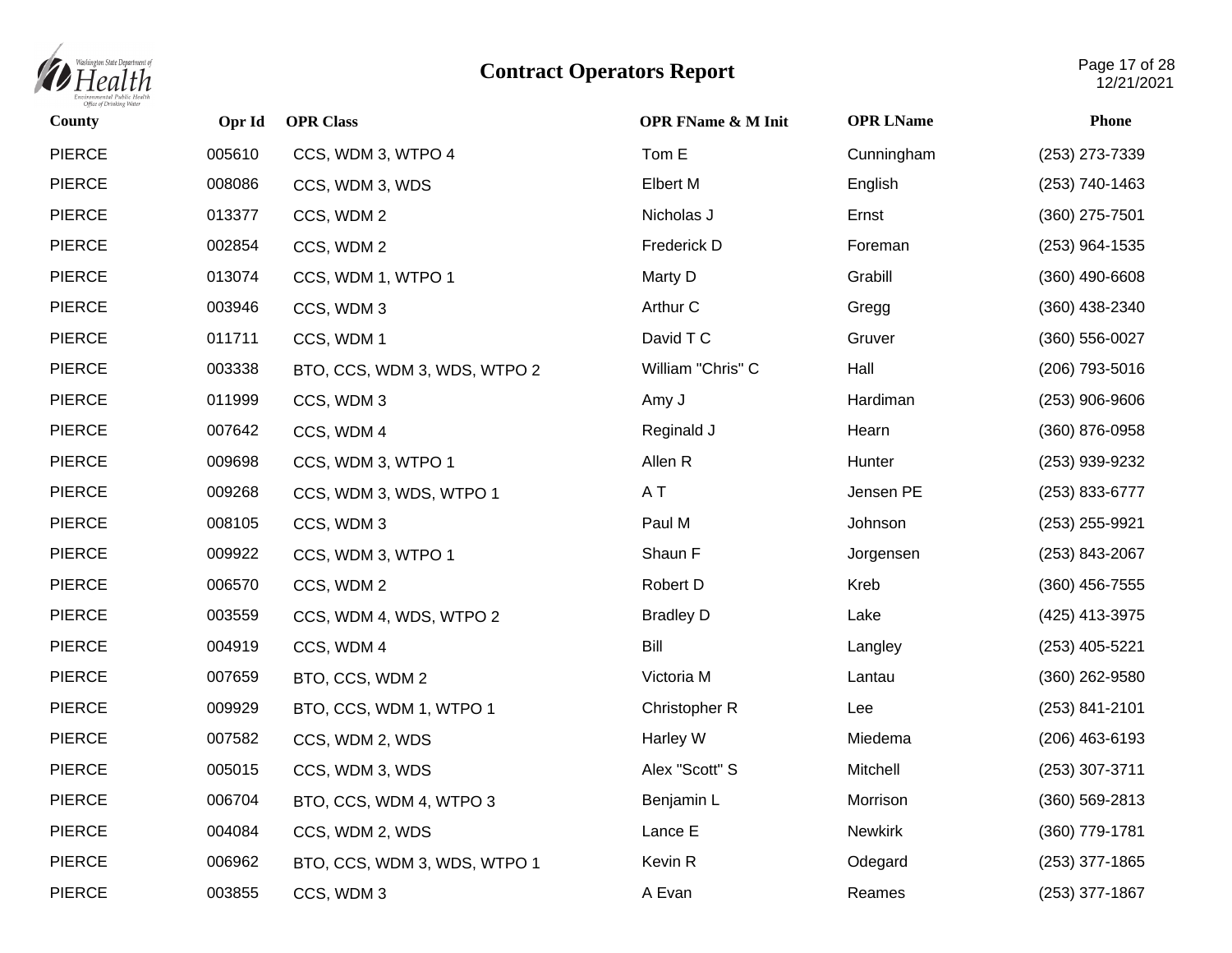

| County          | Opr Id | <b>OPR Class</b>        | <b>OPR FName &amp; M Init</b> | <b>OPR LName</b> | <b>Phone</b>     |
|-----------------|--------|-------------------------|-------------------------------|------------------|------------------|
| <b>PIERCE</b>   | 005618 | CCS, WDM 3              | Steve T                       | Reynolds         | (360) 897-9369   |
| <b>PIERCE</b>   | 010623 | CCS, WDM 2, WTPO 1      | Julie S                       | Rhey-Baumann     | (360) 894-6289   |
| <b>PIERCE</b>   | 007341 | CCS, WDM 2              | Gregory G                     | Roats            | (206) 855-9058   |
| <b>PIERCE</b>   | 007160 | CCS, WDM 3              | Alyse A                       | Russell          | (253) 840-1387   |
| <b>PIERCE</b>   | 013887 | CCS, WDM 3, WTPO 1      | Edward C                      | Smith            | (253) 878-6194   |
| <b>PIERCE</b>   | 008048 | BTO, CCS, WDM 3, WTPO 2 | Lance A                       | Sponberg         | (360) 786-0837   |
| <b>PIERCE</b>   | 013149 | WDM <sub>2</sub>        | Gordon L                      | Sprague          | $(360)$ 372-2585 |
| <b>PIERCE</b>   | 003939 | CCS, WDM 4, WTPO 1      | David M                       | Stanley          | (253) 840-2750   |
| <b>PIERCE</b>   | 008362 | CCS, WDM 4, WDS, WTPO 4 | Aaron S                       | Tanczos          | (206) 595-4188   |
| <b>PIERCE</b>   | 007803 | BTO, CCS, WDM 4, WTPO 1 | Tim A                         | Tayne            | (253) 212-5433   |
| <b>PIERCE</b>   | 008197 | BTO, CCS, WDM 4, WTPO 3 | Jeffrey B                     | Thomas           | (360) 663-0771   |
| <b>PIERCE</b>   | 004271 | BTO, CCS, WDM 2, WTPO 2 | Mike W                        | Tiller           | (360) 832-2861   |
| <b>PIERCE</b>   | 006147 | CCS, WDM 3              | Scott M                       | Wolf             | (253) 377-9715   |
| <b>PIERCE</b>   | 008154 | CCS, WDM 1, WTPO 1      | Ronald R                      | Ziesing          | (425) 432-5150   |
| <b>SAN JUAN</b> | 012765 | BTO, CCS, WDM 2, WTPO 2 | Stanley E                     | Arnott           | $(360)$ 468-2587 |
| <b>SAN JUAN</b> | 007458 | CCS, WDM 2, WTPO 2      | Steven V                      | Cade             | (360) 468-3329   |
| <b>SAN JUAN</b> | 007297 | BTO, CCS, WDM 2, WTPO 2 | Carl E                        | Capdeville       | $(360)$ 376-4083 |
| <b>SAN JUAN</b> | 006074 | CCS, WDM 2, WDS, WTPO 2 | Michael J                     | Deegan           | (360) 370-5888   |
| <b>SAN JUAN</b> | 005937 | CCS, WDM 2              | Robert (Bob) A                | Eagan            | (360) 376-2769   |
| <b>SAN JUAN</b> | 011412 | CCS, WDM 1, WTPO 2      | Donald G                      | Lankhaar         | (360) 510-7602   |
| <b>SAN JUAN</b> | 007282 | BTO, CCS, WDM 2, WDS    | Alfred A                      | Mauldin          | (360) 378-6975   |
| <b>SAN JUAN</b> | 007667 | BTO, CCS, WDM 2         | Jimmy A                       | Mauldin          | (360) 378-6609   |
| <b>SAN JUAN</b> | 007724 | BTO, CCS, WDM 2, WTPO 1 | Sherri L                      | Phelps           | (360) 378-1035   |
| <b>SAN JUAN</b> | 006603 | CCS, WDM 4, WTPO 3      | Daren S                       | Rogers           | (425) 773-1848   |
| <b>SAN JUAN</b> | 007518 | BTO, CCS, WDM 2, WTPO 2 | Gary                          | Sale             | (360) 420-1363   |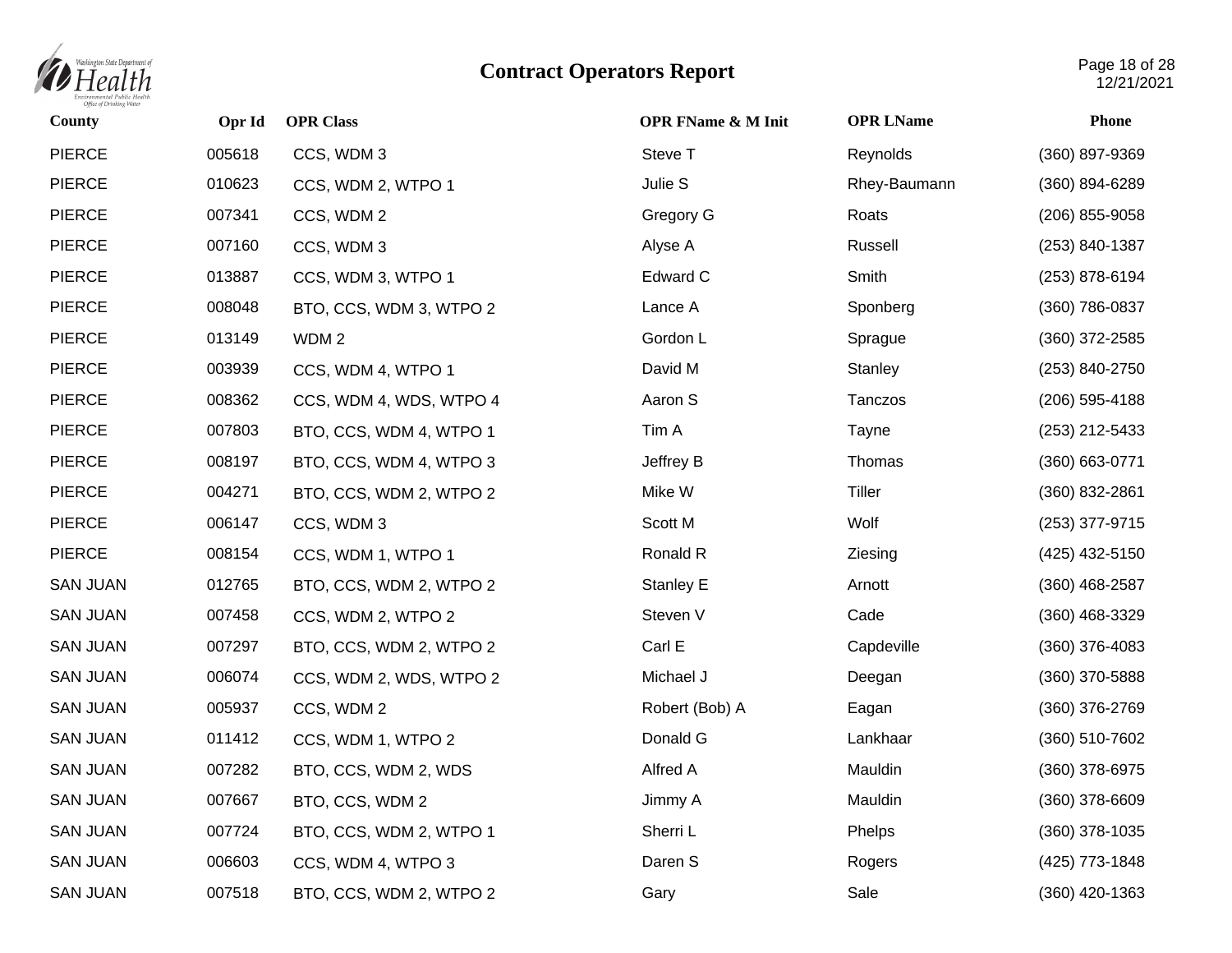

| County          | Opr Id | <b>OPR Class</b>             | <b>OPR FName &amp; M Init</b> | <b>OPR LName</b> | <b>Phone</b>     |
|-----------------|--------|------------------------------|-------------------------------|------------------|------------------|
| <b>SAN JUAN</b> | 007973 | CCS, WDM 3, WTPO 4           | Roy                           | Stanton          | (360) 376-2369   |
| <b>SAN JUAN</b> | 009079 | BTO, CCS, WDM 2, WDS, WTPO 1 | Joseph E                      | Waldrup          | (360) 675-2457   |
| <b>SAN JUAN</b> | 007816 | CCS, WDM 2, WTPO 1           | Kelly T                       | Wynn             | (360) 466-4443   |
| <b>SKAGIT</b>   | 009428 | BTO, CCS, WDM 3, WTPO 3      | <b>Brett A</b>                | Angelocci        | (360) 387-7000   |
| <b>SKAGIT</b>   | 012765 | BTO, CCS, WDM 2, WTPO 2      | Stanley E                     | Arnott           | $(360)$ 468-2587 |
| <b>SKAGIT</b>   | 000815 | CCS, WDM 3, WDS              | William C                     | Beckman          | (360) 629-2214   |
| <b>SKAGIT</b>   | 005919 | BTO, CCS, WDM 2, WTPO 1      | Mark (Dean) M                 | Bowman           | (425) 314-6337   |
| <b>SKAGIT</b>   | 011562 | CCS, WDM 1, WTPO 1           | Jeff J                        | <b>Breilein</b>  | (360) 675-4462   |
| <b>SKAGIT</b>   | 008473 | BTO, CCS, WDM 2, WTPO 1      | Kevin T                       | <b>Burke</b>     | (360) 920-3822   |
| <b>SKAGIT</b>   | 007458 | CCS, WDM 2, WTPO 2           | Steven V                      | Cade             | (360) 468-3329   |
| <b>SKAGIT</b>   | 011568 | CCS, WDM 2                   | <b>Richard G</b>              | Cade, Jr         | (425) 359-2299   |
| <b>SKAGIT</b>   | 012761 | CCS, WDM 2, WTPO 2           | Mike R                        | Cole             | (360) 435-4114   |
| <b>SKAGIT</b>   | 007626 | CCS, WDM 2, WDS, WTPO 2      | Kevin                         | Cook             | (360) 312-9127   |
| <b>SKAGIT</b>   | 008007 | BTO, CCS, WDM 3, WTPO 4      | Mark A                        | Edwards          | (360) 387-8408   |
| <b>SKAGIT</b>   | 006768 | BTO, CCS, WDM 2, WTPO 1      | <b>Brad A</b>                 | Ferris           | (360) 599-1254   |
| <b>SKAGIT</b>   | 010472 | CCS, WDM 2, WDS              | Chris C                       | Gott             | (425) 508-3295   |
| <b>SKAGIT</b>   | 005108 | CCS, WDM 3, WDS              | <b>Charles S</b>              | Hagin            | $(360)$ 393-1589 |
| <b>SKAGIT</b>   | 010029 | CCS, WDM 3, WTPO 1           | Robert A                      | Hubbert          | (360) 387-2471   |
| <b>SKAGIT</b>   | 005414 | CCS, WDM 4, WTPO 1           | Gregory P                     | Keith            | (425) 830-8412   |
| <b>SKAGIT</b>   | 012774 | CCS, WDM 2                   | Donald R                      | Kemmis           | (360) 568-7977   |
| <b>SKAGIT</b>   | 011412 | CCS, WDM 1, WTPO 2           | Donald G                      | Lankhaar         | (360) 510-7602   |
| <b>SKAGIT</b>   | 004310 | CCS, WDM 3                   | Scott A                       | Lemke            | (360) 422-6803   |
| <b>SKAGIT</b>   | 010381 | CCS, WDM 2, WTPO 3           | Matthew E                     | Luttrell         | (360) 371-7771   |
| <b>SKAGIT</b>   | 007282 | BTO, CCS, WDM 2, WDS         | Alfred A                      | Mauldin          | (360) 378-6975   |
| <b>SKAGIT</b>   | 007667 | BTO, CCS, WDM 2              | Jimmy A                       | Mauldin          | (360) 378-6609   |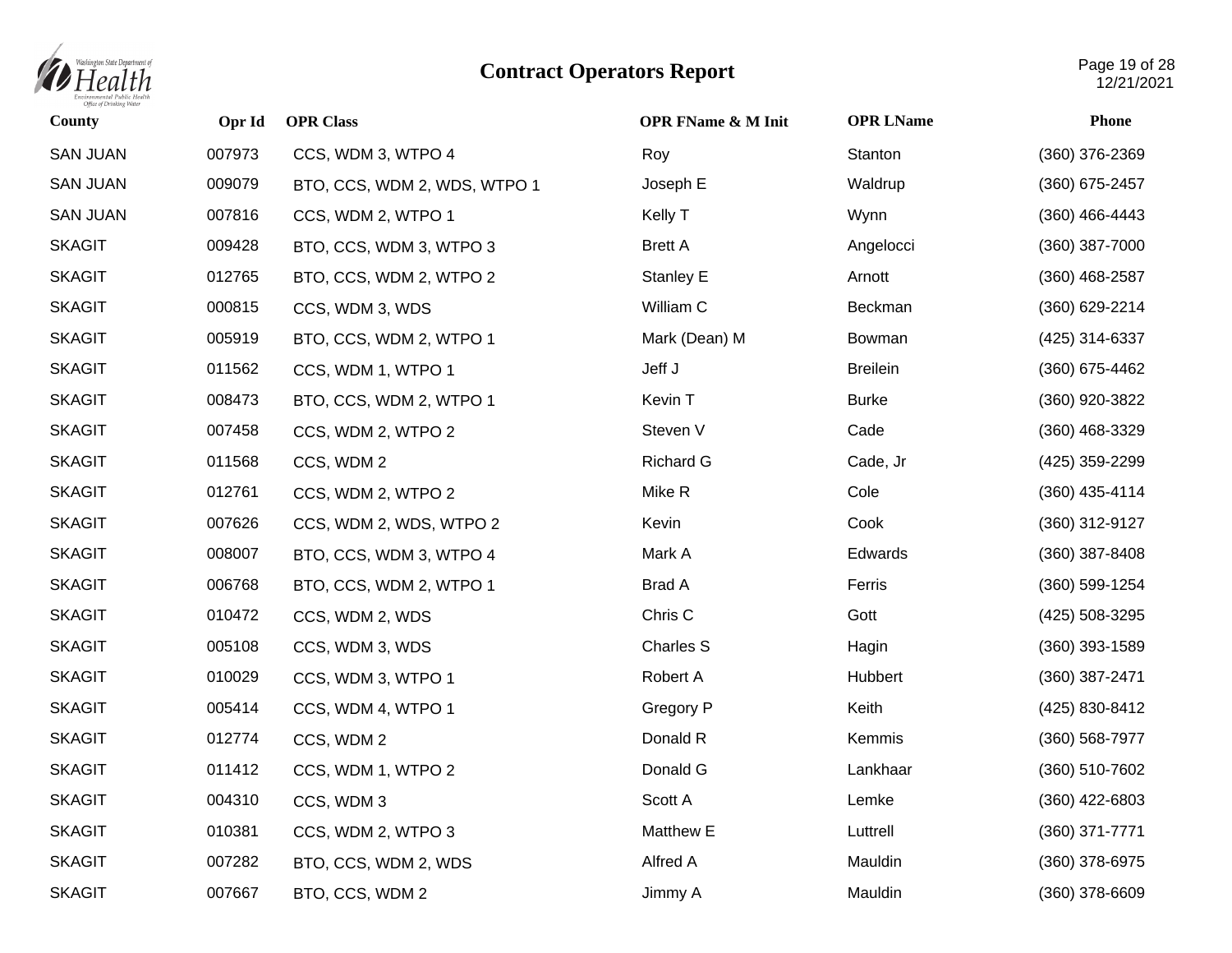

| County           | Opr Id | <b>OPR Class</b>             | <b>OPR FName &amp; M Init</b> | <b>OPR LName</b> | <b>Phone</b>     |
|------------------|--------|------------------------------|-------------------------------|------------------|------------------|
| <b>SKAGIT</b>    | 012475 | BTO, CCS, WDM 4, WTPO 1      | James R                       | Repp             | (425) 737-2717   |
| <b>SKAGIT</b>    | 006012 | CCS, WDM 4, WTPO 4           | Eric D                        | Score            | (360) 592-5722   |
| <b>SKAGIT</b>    | 007520 | CCS, WDM 2, WTPO 2           | Donovan L                     | Sheppard         | (360) 794-6999   |
| <b>SKAGIT</b>    | 008342 | CCS, WDM 2                   | John T                        | Simmons          | (360) 391-0718   |
| <b>SKAGIT</b>    | 001569 | CCS, WDM 4                   | Mark D                        | Spahr            | (360) 333-0107   |
| <b>SKAGIT</b>    | 005042 | BTO, CCS, WDM 3, WTPO 2      | Erik B                        | Thornburgh       | (360) 419-0989   |
| <b>SKAGIT</b>    | 003203 | CCS, WDM 2, WDS, WTPO 1      | Dan F                         | Van Iterson      | (360) 659-6704   |
| <b>SKAGIT</b>    | 009079 | BTO, CCS, WDM 2, WDS, WTPO 1 | Joseph E                      | Waldrup          | (360) 675-2457   |
| <b>SKAGIT</b>    | 007816 | CCS, WDM 2, WTPO 1           | Kelly T                       | Wynn             | (360) 466-4443   |
| <b>SKAGIT</b>    | 007453 | CCS, WDM 3, WDS              | Sheila G                      | Zahnow           | (425) 870-9792   |
| <b>SKAGIT</b>    | 007857 | CCS, WDM 4, WTPO 3           | <b>Bradley D</b>              | Zahnow           | (360) 651-8102   |
| <b>SKAMANIA</b>  | 008232 | CCS, WDM 4                   | <b>Trevor A</b>               | Evers            | (360) 835-1764   |
| <b>SKAMANIA</b>  | 001031 | BTO, CCS, WDM 4, WDS, WTPO 2 | Russell W                     | Glaser           | (360) 903-4672   |
| <b>SKAMANIA</b>  | 012429 | BTO, CCS, WDM 3, WDS, WTPO 2 | Justin N                      | Hartmann         | (360) 281-2650   |
| <b>SKAMANIA</b>  | 007511 | CCS, WDM 1                   | James R                       | Oja              | (360) 687-6117   |
| <b>SKAMANIA</b>  | 005583 | CCS, WDM 3, WDS, WTPO 3      | Michael L                     | Peterson         | (360) 904-6772   |
| <b>SKAMANIA</b>  | 002375 | CCS, WDM 3, WTPO 2           | Dennis L                      | Ripp             | (360) 281-9214   |
| <b>SNOHOMISH</b> | 009428 | BTO, CCS, WDM 3, WTPO 3      | <b>Brett A</b>                | Angelocci        | (360) 387-7000   |
| <b>SNOHOMISH</b> | 012765 | BTO, CCS, WDM 2, WTPO 2      | Stanley E                     | Arnott           | $(360)$ 468-2587 |
| <b>SNOHOMISH</b> | 000815 | CCS, WDM 3, WDS              | William C                     | Beckman          | (360) 629-2214   |
| <b>SNOHOMISH</b> | 005919 | BTO, CCS, WDM 2, WTPO 1      | Mark (Dean) M                 | Bowman           | (425) 314-6337   |
| <b>SNOHOMISH</b> | 007458 | CCS, WDM 2, WTPO 2           | Steven V                      | Cade             | (360) 468-3329   |
| <b>SNOHOMISH</b> | 011568 | CCS, WDM 2                   | <b>Richard G</b>              | Cade, Jr         | (425) 359-2299   |
| <b>SNOHOMISH</b> | 012761 | CCS, WDM 2, WTPO 2           | Mike R                        | Cole             | (360) 435-4114   |
| <b>SNOHOMISH</b> | 009546 | BTO, CCS, WDM 4, WDS, WTPO 1 | Joshua A                      | Deraitus         | (253) 941-8383   |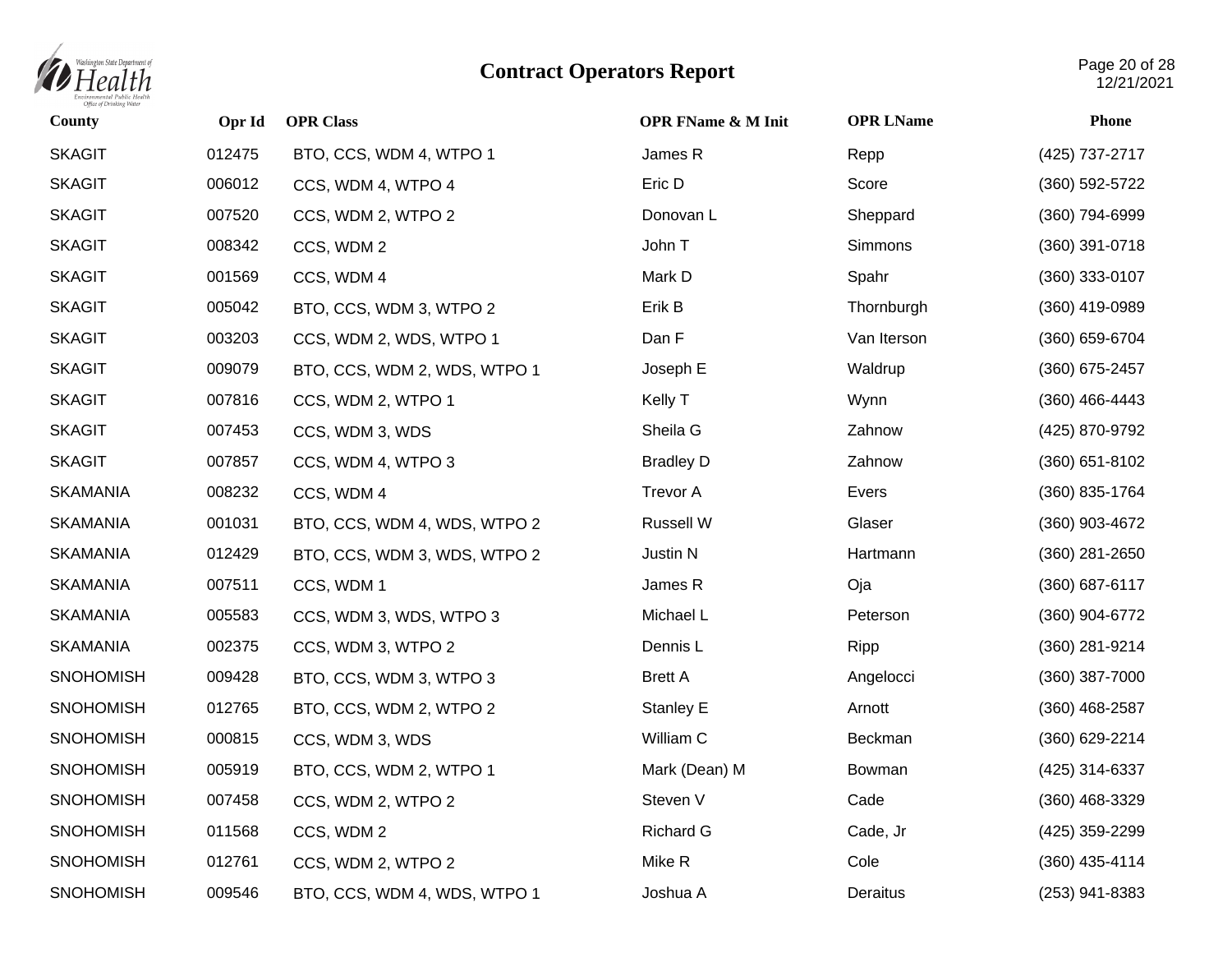

| County           | Opr Id | <b>OPR Class</b>        | <b>OPR FName &amp; M Init</b> | <b>OPR LName</b> | <b>Phone</b>   |
|------------------|--------|-------------------------|-------------------------------|------------------|----------------|
| <b>SNOHOMISH</b> | 010575 | CCS, WDM 3, WTPO 4      | Scott A                       | Eisen            | (509) 679-5514 |
| <b>SNOHOMISH</b> | 002599 | CCS, WDM 3              | Gary W                        | Fletcher         | (425) 488-2125 |
| <b>SNOHOMISH</b> | 010472 | CCS, WDM 2, WDS         | Chris C                       | Gott             | (425) 508-3295 |
| <b>SNOHOMISH</b> | 010029 | CCS, WDM 3, WTPO 1      | Robert A                      | Hubbert          | (360) 387-2471 |
| <b>SNOHOMISH</b> | 009698 | CCS, WDM 3, WTPO 1      | Allen R                       | Hunter           | (253) 939-9232 |
| <b>SNOHOMISH</b> | 012774 | CCS, WDM 2              | Donald R                      | Kemmis           | (360) 568-7977 |
| <b>SNOHOMISH</b> | 004310 | CCS, WDM 3              | Scott A                       | Lemke            | (360) 422-6803 |
| <b>SNOHOMISH</b> | 010381 | CCS, WDM 2, WTPO 3      | Matthew E                     | Luttrell         | (360) 371-7771 |
| <b>SNOHOMISH</b> | 014705 | CCS, WDM 1              | Benjamin N                    | Nield            | (425) 344-2750 |
| <b>SNOHOMISH</b> | 012037 | CCS, WDM 2              | Jordan C                      | Ottow            | (425) 231-6360 |
| <b>SNOHOMISH</b> | 010520 | CCS, WDM 4, WTPO 3      | Michael                       | Pan              | (425) 402-1625 |
| <b>SNOHOMISH</b> | 011822 | CCS, WDM 3              | <b>Kelly N</b>                | Racke            |                |
| <b>SNOHOMISH</b> | 012475 | BTO, CCS, WDM 4, WTPO 1 | James R                       | Repp             | (425) 737-2717 |
| <b>SNOHOMISH</b> | 006603 | CCS, WDM 4, WTPO 3      | Daren S                       | Rogers           | (425) 773-1848 |
| <b>SNOHOMISH</b> | 007160 | CCS, WDM 3              | Alyse A                       | Russell          | (253) 840-1387 |
| <b>SNOHOMISH</b> | 006012 | CCS, WDM 4, WTPO 4      | Eric D                        | Score            | (360) 592-5722 |
| <b>SNOHOMISH</b> | 007520 | CCS, WDM 2, WTPO 2      | Donovan L                     | Sheppard         | (360) 794-6999 |
| <b>SNOHOMISH</b> | 001569 | CCS, WDM 4              | Mark D                        | Spahr            | (360) 333-0107 |
| <b>SNOHOMISH</b> | 007082 | CCS, WDM 4              | Ted J                         | Stonebridge      | (360) 863-8073 |
| <b>SNOHOMISH</b> | 008362 | CCS, WDM 4, WDS, WTPO 4 | Aaron S                       | Tanczos          | (206) 595-4188 |
| <b>SNOHOMISH</b> | 003203 | CCS, WDM 2, WDS, WTPO 1 | Dan F                         | Van Iterson      | (360) 659-6704 |
| <b>SNOHOMISH</b> | 013710 | CCS, WDM 2              | Charles R                     | White            |                |
| <b>SNOHOMISH</b> | 010085 | CCS, WDM 2              | Shawn M                       | Wilkerson        |                |
| <b>SNOHOMISH</b> | 007815 | BTO, CCS, WDM 2         | Ellen M                       | Winningham       | (206) 440-0500 |
| SNOHOMISH        | 007816 | CCS, WDM 2, WTPO 1      | Kelly T                       | Wynn             | (360) 466-4443 |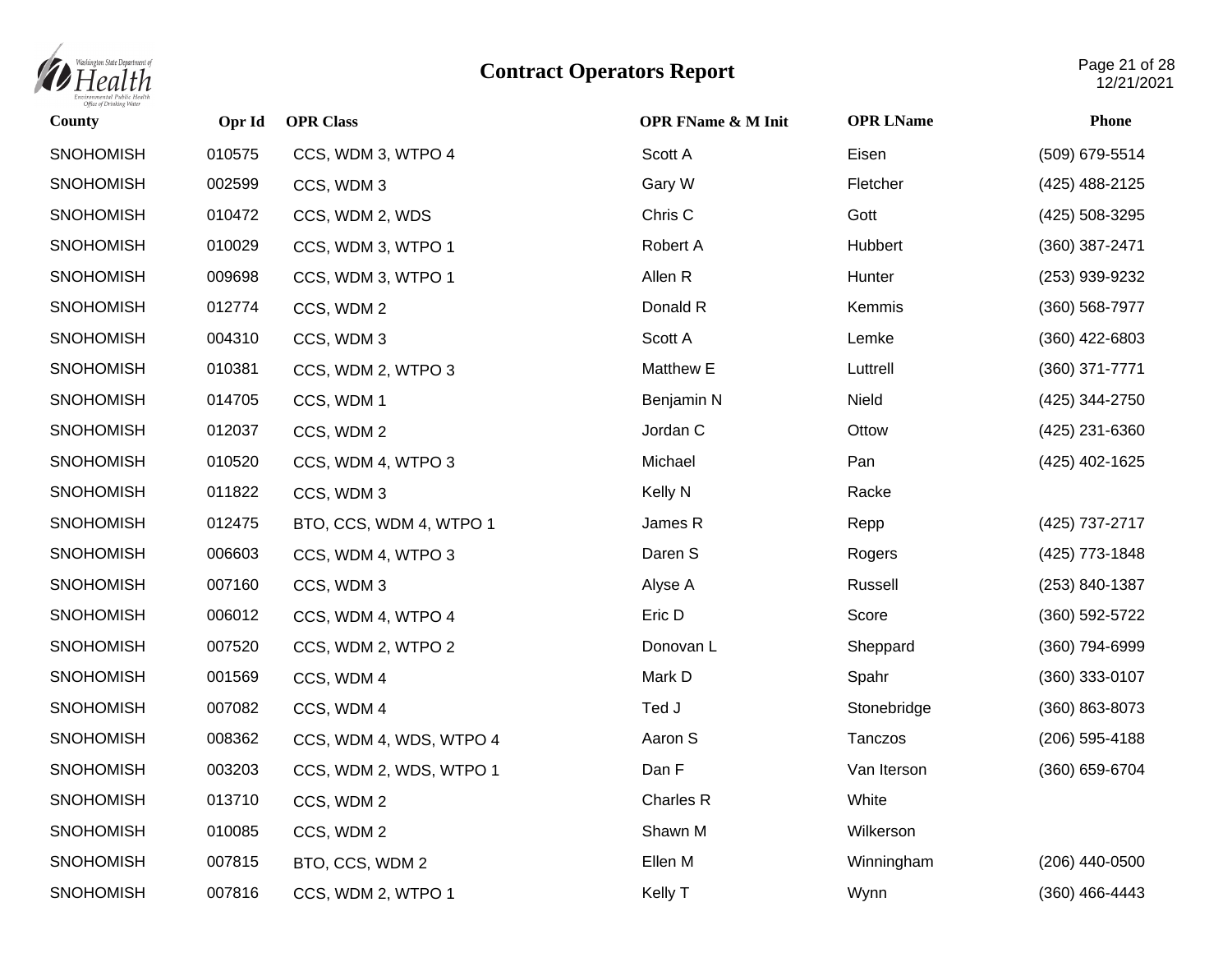

| County           | Opr Id | <b>OPR Class</b>             | <b>OPR FName &amp; M Init</b> | <b>OPR LName</b> | <b>Phone</b>   |
|------------------|--------|------------------------------|-------------------------------|------------------|----------------|
| <b>SNOHOMISH</b> | 007453 | CCS, WDM 3, WDS              | Sheila G                      | Zahnow           | (425) 870-9792 |
| <b>SNOHOMISH</b> | 007857 | CCS, WDM 4, WTPO 3           | <b>Bradley D</b>              | Zahnow           | (360) 651-8102 |
| <b>SNOHOMISH</b> | 008154 | CCS, WDM 1, WTPO 1           | Ronald R                      | Ziesing          | (425) 432-5150 |
| <b>SPOKANE</b>   | 003706 | CCS, WDM 2                   | Fred H                        | Bell             | (509) 725-2081 |
| <b>SPOKANE</b>   | 014445 | CCS, WDM 1                   | Devin T                       | Billington       | (509) 995-4059 |
| <b>SPOKANE</b>   | 010566 | CCS, WDM 2                   | Donald G                      | Campbell         | (509) 954-5524 |
| <b>SPOKANE</b>   | 011273 | CCS, WDM 2                   | <b>Bruce E</b>                | Davidson         | (509) 924-2025 |
| <b>SPOKANE</b>   | 006451 | CCS, WDM 4, WTPO 4           | John F                        | Griffin          | (509) 545-9900 |
| <b>SPOKANE</b>   | 008680 | CCS, WDM 2                   | Larry D                       | Hice             | (208) 457-0290 |
| <b>SPOKANE</b>   | 007057 | CCS, WDM 1, WTPO 2           | Johnie C                      | McCanna          | (509) 935-4273 |
| <b>SPOKANE</b>   | 012160 | BTO, CCS, WDM 1, WTPO 1      | Casie J                       | Monge            | (509) 939-4175 |
| <b>SPOKANE</b>   | 012544 | CCS, WDM 1, WDS              | Rustin A                      | Rathbun          | (509) 780-3369 |
| <b>SPOKANE</b>   | 009834 | CCS, WDM 1, WDS              | Robert C                      | Schwartz         | (509) 448-2479 |
| <b>SPOKANE</b>   | 007264 | BTO, CCS, WDM 4, WDS, WTPO 3 | Mark "Bubba" A                | Scott            | (509) 671-2401 |
| <b>SPOKANE</b>   | 009972 | CCS, WDM 2                   | Paul D                        | Sifford          | (208) 686-0280 |
| <b>SPOKANE</b>   | 009506 | CCS, WDM 2, WTPO 2           | Robert L                      | Williams         | (509) 679-2399 |
| <b>STEVENS</b>   | 010566 | CCS, WDM 2                   | Donald G                      | Campbell         | (509) 954-5524 |
| <b>STEVENS</b>   | 006928 | CCS, WDM 2                   | Joel L                        | Gassaway         | (509) 684-9867 |
| <b>STEVENS</b>   | 010475 | BTO, CCS, WDM 2, WTPO 1      | Douglas A                     | Hale             | (509) 826-1653 |
| <b>STEVENS</b>   | 008680 | CCS, WDM 2                   | Larry D                       | Hice             | (208) 457-0290 |
| <b>STEVENS</b>   | 007057 | CCS, WDM 1, WTPO 2           | Johnie C                      | McCanna          | (509) 935-4273 |
| <b>STEVENS</b>   | 012544 | CCS, WDM 1, WDS              | Rustin A                      | Rathbun          | (509) 780-3369 |
| <b>STEVENS</b>   | 007264 | BTO, CCS, WDM 4, WDS, WTPO 3 | Mark "Bubba" A                | Scott            | (509) 671-2401 |
| <b>THURSTON</b>  | 010679 | CCS, WDM 2, WTPO 1           | James J                       | Campbell         | (360) 239-9279 |
| <b>THURSTON</b>  | 013655 | CCS, WDM 1                   | Jeremy R                      | Campeau          | (253) 222-9588 |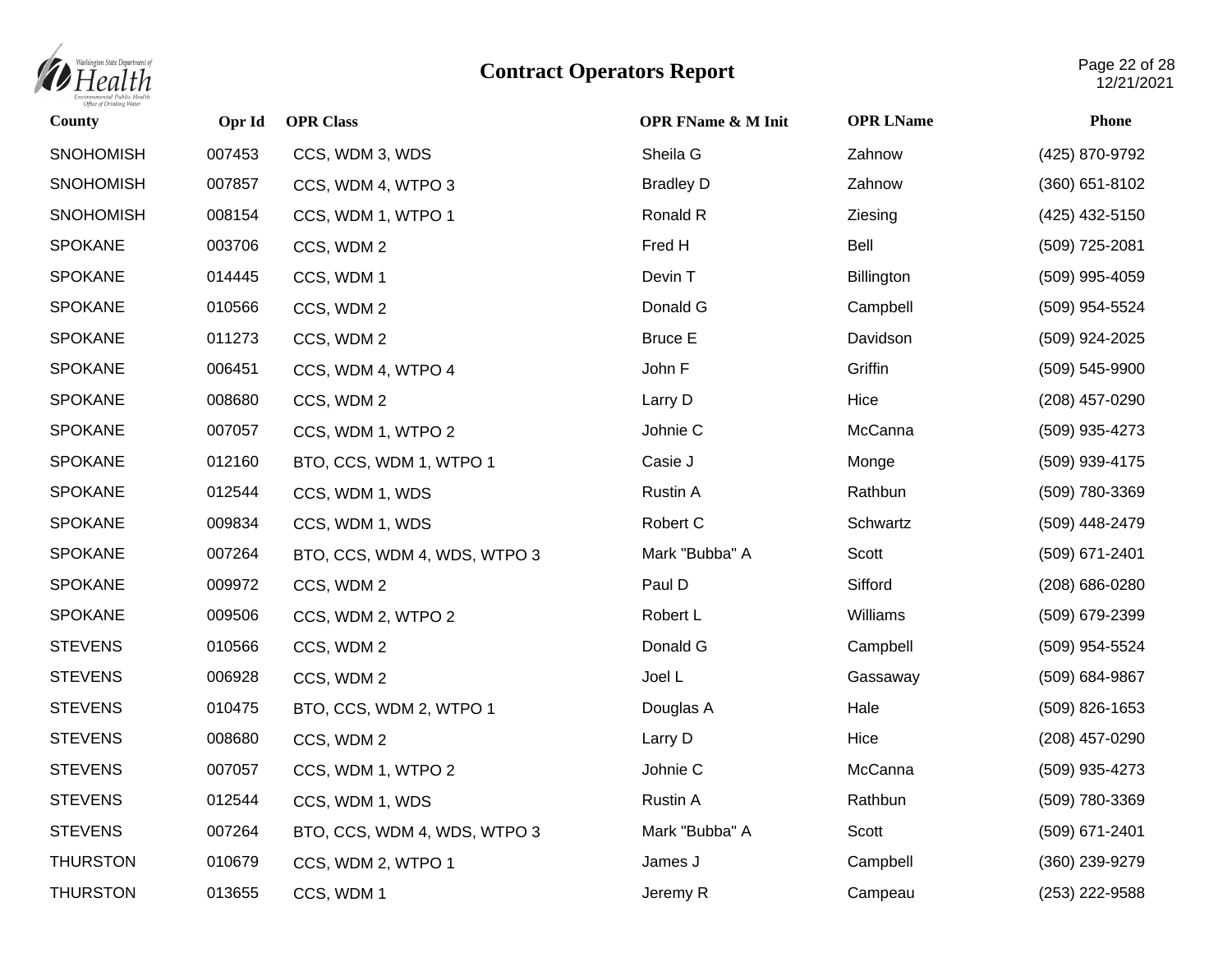

| County          | Opr Id | <b>OPR Class</b>             | <b>OPR FName &amp; M Init</b> | <b>OPR LName</b> | <b>Phone</b>     |
|-----------------|--------|------------------------------|-------------------------------|------------------|------------------|
| <b>THURSTON</b> | 004564 | CCS, WDM 3, WDS              | Eric D                        | Clarke           | (253) 941-5048   |
| <b>THURSTON</b> | 006185 | CCS, WDM 4                   | Steve E                       | Coke             | (360) 701-9963   |
| <b>THURSTON</b> | 005610 | CCS, WDM 3, WTPO 4           | Tom E                         | Cunningham       | (253) 273-7339   |
| <b>THURSTON</b> | 003231 | CCS, WDM 3                   | Lowell J                      | Deguise          | (360) 276-7671   |
| <b>THURSTON</b> | 010928 | CCS, WDM 4, WTPO 1           | John L                        | Edwards          | (360) 451-0593   |
| <b>THURSTON</b> | 013377 | CCS, WDM 2                   | Nicholas J                    | Ernst            | (360) 275-7501   |
| <b>THURSTON</b> | 002854 | CCS, WDM 2                   | Frederick D                   | Foreman          | (253) 964-1535   |
| <b>THURSTON</b> | 007744 | CCS, WDM 3, WTPO 4           | <b>Rick R</b>                 | Gray             | (360) 642-3399   |
| <b>THURSTON</b> | 009562 | BTO, CCS, WDM 2              | <b>Brian S</b>                | Greene           | (360) 748-2930   |
| <b>THURSTON</b> | 003946 | CCS, WDM 3                   | Arthur C                      | Gregg            | (360) 438-2340   |
| <b>THURSTON</b> | 011711 | CCS, WDM 1                   | David T C                     | Gruver           | (360) 556-0027   |
| <b>THURSTON</b> | 007314 | BTO, CCS, WDM 2, WTPO 2      | Kimberly S                    | Gubbe            | $(360)$ 357-8783 |
| <b>THURSTON</b> | 011999 | CCS, WDM 3                   | Amy J                         | Hardiman         | $(253)$ 906-9606 |
| <b>THURSTON</b> | 007642 | CCS, WDM 4                   | Reginald J                    | Hearn            | (360) 876-0958   |
| <b>THURSTON</b> | 006940 | CCS, WDM 3, WTPO 1           | Stephen C                     | Holloway         | (360) 432-0718   |
| <b>THURSTON</b> | 009698 | CCS, WDM 3, WTPO 1           | Allen R                       | Hunter           | (253) 939-9232   |
| <b>THURSTON</b> | 009922 | CCS, WDM 3, WTPO 1           | Shaun F                       | Jorgensen        | (253) 843-2067   |
| <b>THURSTON</b> | 006570 | CCS, WDM 2                   | Robert D                      | Kreb             | $(360)$ 456-7555 |
| <b>THURSTON</b> | 007659 | BTO, CCS, WDM 2              | Victoria M                    | Lantau           | (360) 262-9580   |
| <b>THURSTON</b> | 013420 | CCS, WDM 1                   | Robert D                      | Laymon           | (360) 273-7735   |
| <b>THURSTON</b> | 009929 | BTO, CCS, WDM 1, WTPO 1      | Christopher R                 | Lee              | (253) 841-2101   |
| <b>THURSTON</b> | 007767 | CCS, WDM 1                   | Ken D                         | Loomis           | (360) 731-6444   |
| <b>THURSTON</b> | 003187 | BTO, CCS, WDM 2, WTPO 1      | Thomas "Tom" V                | Moore            | (360) 426-9621   |
| <b>THURSTON</b> | 006472 | BTO, CCS, WDM 3, WTPO 1      | Andrew J                      | Noble            | $(360)$ 463-6189 |
| <b>THURSTON</b> | 006962 | BTO, CCS, WDM 3, WDS, WTPO 1 | Kevin R                       | Odegard          | (253) 377-1865   |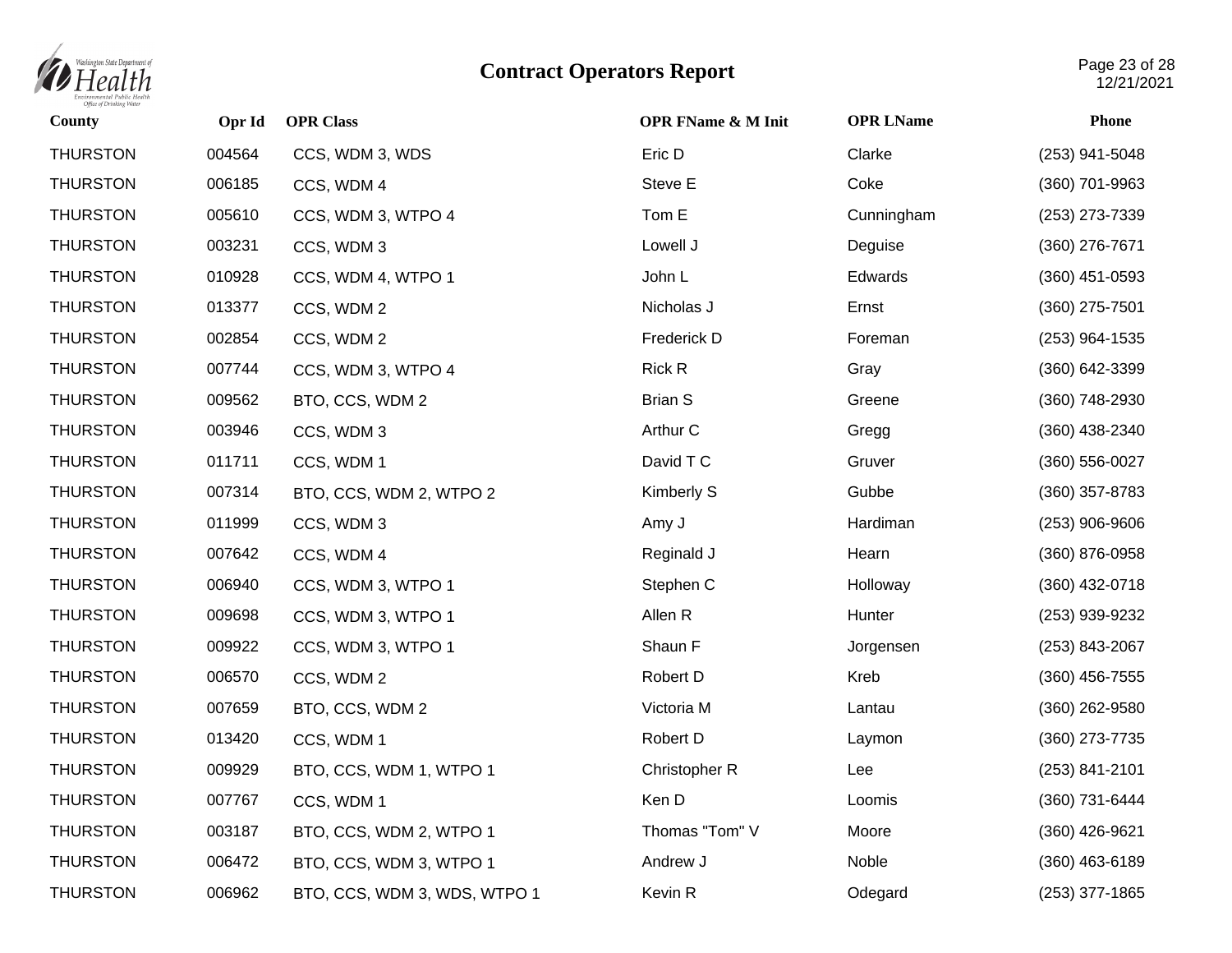

| County             | Opr Id | <b>OPR Class</b>        | <b>OPR FName &amp; M Init</b> | <b>OPR LName</b> | <b>Phone</b>       |
|--------------------|--------|-------------------------|-------------------------------|------------------|--------------------|
| <b>THURSTON</b>    | 008903 | CCS, WDM 1, WDS         | Michael G                     | Pena             | (360) 877-0339     |
| <b>THURSTON</b>    | 006379 | CCS, WDM 3, WTPO 2      | Mark A                        | Petrie           | (360) 239-4486     |
| <b>THURSTON</b>    | 010623 | CCS, WDM 2, WTPO 1      | Julie S                       | Rhey-Baumann     | $(360) 894 - 6289$ |
| <b>THURSTON</b>    | 002434 | BTO, CCS, WDM 2, WTPO 2 | Paul J                        | Robischon        | (360) 491-3760     |
| <b>THURSTON</b>    | 008046 | BTO, CCS, WDM 3, WTPO 3 | Richard C                     | Smith Sr         | (360) 866-1872     |
| <b>THURSTON</b>    | 008048 | BTO, CCS, WDM 3, WTPO 2 | Lance A                       | Sponberg         | (360) 786-0837     |
| <b>THURSTON</b>    | 008362 | CCS, WDM 4, WDS, WTPO 4 | Aaron S                       | Tanczos          | (206) 595-4188     |
| <b>THURSTON</b>    | 007803 | BTO, CCS, WDM 4, WTPO 1 | Tim A                         | Tayne            | (253) 212-5433     |
| <b>WAHKIAKUM</b>   | 007744 | CCS, WDM 3, WTPO 4      | Rick R                        | Gray             | (360) 642-3399     |
| WAHKIAKUM          | 010710 | CCS, WDM 2              | Mike M                        | Hermon           | (360) 267-4712     |
| WAHKIAKUM          | 013025 | CCS, WDM 3, WTPO 3      | Chris M                       | Orkney           | $(360) 591 - 1552$ |
| <b>WAHKIAKUM</b>   | 005583 | CCS, WDM 3, WDS, WTPO 3 | Michael L                     | Peterson         | (360) 904-6772     |
| WAHKIAKUM          | 002375 | CCS, WDM 3, WTPO 2      | Dennis L                      | Ripp             | (360) 281-9214     |
| <b>WALLA WALLA</b> | 009427 | BTO, CCS, WDM 2, WTPO 1 | Dennis R                      | Anderson         | (509) 529-6351     |
| <b>WALLA WALLA</b> | 008220 | CCS, WDM 2              | Robert M                      | Berger           | (509) 522-2676     |
| WALLA WALLA        | 007614 | CCS, WDM 4, WTPO 4      | William (Paul) P              | <b>Briggs</b>    | (509) 420-3365     |
| <b>WALLA WALLA</b> | 006642 | CCS, WDM 1              | Virgil W                      | <b>Burkhead</b>  | (509) 734-3064     |
| WALLA WALLA        | 007209 | CCS, WDM 4, WTPO 4      | Thomas (Pat) P                | Everham, Jr      | (509) 734-9060     |
| <b>WALLA WALLA</b> | 006086 | CCS, WDM 3              | <b>Richard F</b>              | Guse             | (509) 520-3739     |
| <b>WALLA WALLA</b> | 014023 | CCS, WDM 1              | William "Tom" T               | Harrison         | (509) 627-1553     |
| WALLA WALLA        | 013286 | CCS, WDM 4, WTPO 4      | William C                     | Magelsen         | $(509) 545 - 1511$ |
| <b>WALLA WALLA</b> | 006251 | CCS, WDM 3, WDS, WTPO 3 | Todd R                        | Perry            | (509) 525-2557     |
| <b>WALLA WALLA</b> | 008044 | CCS, WDM 1, WTPO 2      | Curtis W                      | Skifstad         | (509) 540-8461     |
| <b>WALLA WALLA</b> | 009856 | CCS, WDM 1              | Harley R                      | Stafford         | (509) 526-5277     |
| <b>WALLA WALLA</b> | 010427 | CCS, WDM 2              | Hallie D                      | <b>Tuck</b>      | (509) 297-4520     |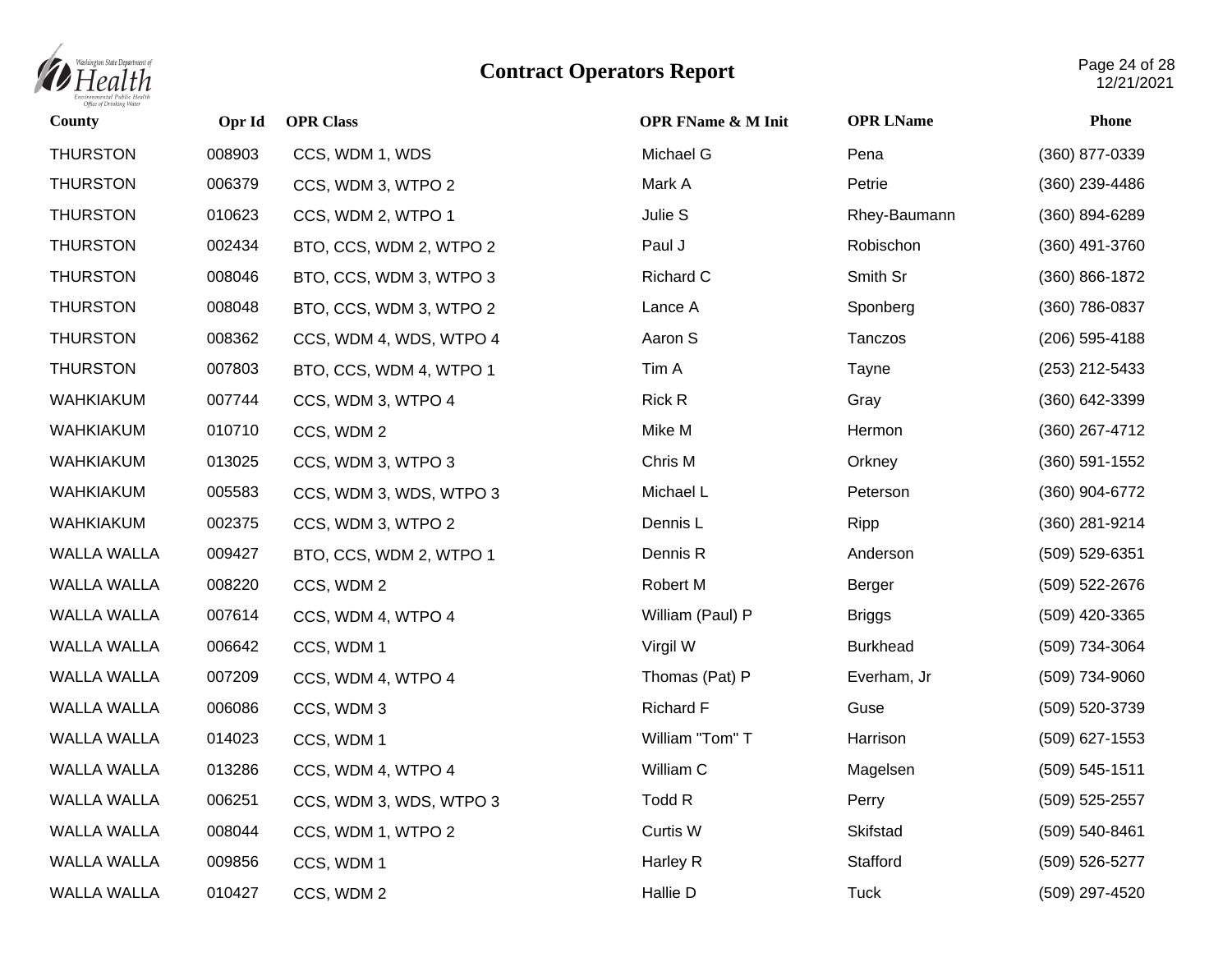

| County             | Opr Id | <b>OPR Class</b>        | <b>OPR FName &amp; M Init</b> | <b>OPR LName</b> | Phone            |
|--------------------|--------|-------------------------|-------------------------------|------------------|------------------|
| <b>WALLA WALLA</b> | 010073 | CCS, WDM 2, WDS         | Larry G                       | Turner           | (509) 234-2345   |
| WALLA WALLA        | 007535 | CCS, WDM 3, WTPO 2      | Jeff D                        | Weixel           | (509) 539-3311   |
| <b>WHATCOM</b>     | 009428 | BTO, CCS, WDM 3, WTPO 3 | <b>Brett A</b>                | Angelocci        | $(360)$ 387-7000 |
| <b>WHATCOM</b>     | 012765 | BTO, CCS, WDM 2, WTPO 2 | <b>Stanley E</b>              | Arnott           | (360) 468-2587   |
| <b>WHATCOM</b>     | 000815 | CCS, WDM 3, WDS         | William C                     | Beckman          | (360) 629-2214   |
| <b>WHATCOM</b>     | 008473 | BTO, CCS, WDM 2, WTPO 1 | Kevin T                       | <b>Burke</b>     | (360) 920-3822   |
| <b>WHATCOM</b>     | 007458 | CCS, WDM 2, WTPO 2      | Steven V                      | Cade             | (360) 468-3329   |
| <b>WHATCOM</b>     | 011568 | CCS, WDM 2              | <b>Richard G</b>              | Cade, Jr         | (425) 359-2299   |
| <b>WHATCOM</b>     | 007626 | CCS, WDM 2, WDS, WTPO 2 | Kevin                         | Cook             | (360) 312-9127   |
| <b>WHATCOM</b>     | 008007 | BTO, CCS, WDM 3, WTPO 4 | Mark A                        | Edwards          | (360) 387-8408   |
| <b>WHATCOM</b>     | 006768 | BTO, CCS, WDM 2, WTPO 1 | <b>Brad A</b>                 | Ferris           | (360) 599-1254   |
| <b>WHATCOM</b>     | 005108 | CCS, WDM 3, WDS         | <b>Charles S</b>              | Hagin            | $(360)$ 393-1589 |
| <b>WHATCOM</b>     | 010029 | CCS, WDM 3, WTPO 1      | Robert A                      | Hubbert          | (360) 387-2471   |
| <b>WHATCOM</b>     | 007326 | CCS, WDM 4, WTPO 4      | Walter S                      | Johnston         | (360) 201-1797   |
| <b>WHATCOM</b>     | 011412 | CCS, WDM 1, WTPO 2      | Donald G                      | Lankhaar         | (360) 510-7602   |
| <b>WHATCOM</b>     | 004310 | CCS, WDM 3              | Scott A                       | Lemke            | (360) 422-6803   |
| <b>WHATCOM</b>     | 010381 | CCS, WDM 2, WTPO 3      | Matthew E                     | Luttrell         | $(360)$ 371-7771 |
| <b>WHATCOM</b>     | 007282 | BTO, CCS, WDM 2, WDS    | Alfred A                      | Mauldin          | (360) 378-6975   |
| <b>WHATCOM</b>     | 007667 | BTO, CCS, WDM 2         | Jimmy A                       | Mauldin          | (360) 378-6609   |
| <b>WHATCOM</b>     | 011618 | CCS, WDM 3, WDS, WTPO 2 | John W                        | Mercer           | $(360)$ 398-2668 |
| <b>WHATCOM</b>     | 006249 | CCS, WDM 2, WTPO 3      | Michael C                     | Olinger          | $(360)$ 384-3408 |
| <b>WHATCOM</b>     | 006473 | CCS, WDM 3, WTPO 1      | Dave A                        | Olson            | (360) 966-7039   |
| <b>WHATCOM</b>     | 006012 | CCS, WDM 4, WTPO 4      | Eric D                        | Score            | (360) 592-5722   |
| <b>WHATCOM</b>     | 008342 | CCS, WDM 2              | John T                        | <b>Simmons</b>   | (360) 391-0718   |
| <b>WHATCOM</b>     | 001569 | CCS, WDM 4              | Mark D                        | Spahr            | (360) 333-0107   |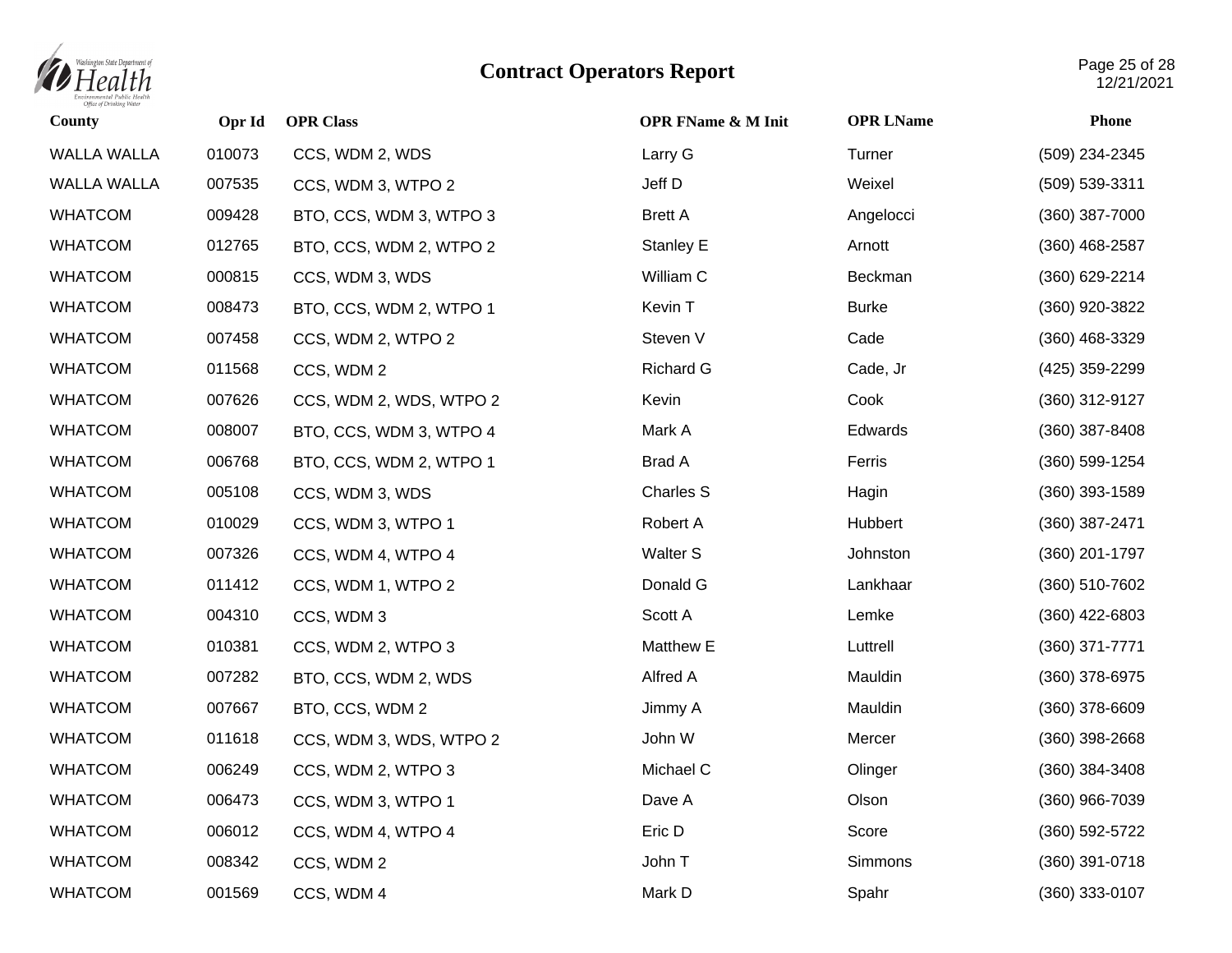

| <b>County</b>  | Opr Id | <b>OPR Class</b>        | <b>OPR FName &amp; M Init</b> | <b>OPR LName</b> | <b>Phone</b>     |
|----------------|--------|-------------------------|-------------------------------|------------------|------------------|
| <b>WHATCOM</b> | 007816 | CCS, WDM 2, WTPO 1      | Kelly T                       | Wynn             | (360) 466-4443   |
| <b>WHATCOM</b> | 007453 | CCS, WDM 3, WDS         | Sheila G                      | Zahnow           | (425) 870-9792   |
| <b>WHATCOM</b> | 007857 | CCS, WDM 4, WTPO 3      | <b>Bradley D</b>              | Zahnow           | $(360)$ 651-8102 |
| <b>WHITMAN</b> | 014445 | CCS, WDM 1              | Devin T                       | Billington       | (509) 995-4059   |
| <b>WHITMAN</b> | 011273 | CCS, WDM 2              | <b>Bruce E</b>                | Davidson         | (509) 924-2025   |
| <b>WHITMAN</b> | 014023 | CCS, WDM 1              | William "Tom" T               | Harrison         | (509) 627-1553   |
| <b>WHITMAN</b> | 008680 | CCS, WDM 2              | Larry D                       | Hice             | (208) 457-0290   |
| <b>WHITMAN</b> | 012160 | BTO, CCS, WDM 1, WTPO 1 | Casie J                       | Monge            | (509) 939-4175   |
| <b>WHITMAN</b> | 009972 | CCS, WDM 2              | Paul D                        | Sifford          | (208) 686-0280   |
| <b>WHITMAN</b> | 008044 | CCS, WDM 1, WTPO 2      | Curtis W                      | Skifstad         | (509) 540-8461   |
| <b>WHITMAN</b> | 012057 | CCS, WDM 3, WTPO 3      | Michael P                     | Smith            | (360) 521-7865   |
| <b>WHITMAN</b> | 003950 | CCS, WDM 3, WTPO 1      | Bryan S                       | St Clair         | (509) 928-4540   |
| YAKIMA         | 007614 | CCS, WDM 4, WTPO 4      | William (Paul) P              | <b>Briggs</b>    | (509) 420-3365   |
| YAKIMA         | 006642 | CCS, WDM 1              | Virgil W                      | <b>Burkhead</b>  | (509) 734-3064   |
| YAKIMA         | 007209 | CCS, WDM 4, WTPO 4      | Thomas (Pat) P                | Everham, Jr      | (509) 734-9060   |
| YAKIMA         | 009802 | CCS, WDM 3, WTPO 4      | Richard J                     | Harding          | (509) 546-0448   |
| YAKIMA         | 007941 | CCS, WDM 1              | Daniel C                      | Harris           | (509) 492-6262   |
| YAKIMA         | 001114 | CCS, WDM 2, WTPO 1      | Arthur (Rusty) R              | Jordan           | (509) 457-3137   |
| YAKIMA         | 006959 | BTO, CCS, WDM 2, WTPO 2 | William C                     | Neuman           | (509) 674-1614   |
| YAKIMA         | 009477 | CCS, WDM 2              | Loren W                       | Orndorff         | (509) 649-3138   |
| YAKIMA         | 010989 | CCS, WDM 2, WTPO 1      | <b>Bennett K</b>              | Osborne          | $(509)$ 833-5003 |
| YAKIMA         | 006795 | CCS, WDM 3, WTPO 1      | Mark L                        | Price            | (425) 367-3435   |
| YAKIMA         | 008197 | BTO, CCS, WDM 4, WTPO 3 | Jeffrey B                     | Thomas           | (360) 663-0771   |
| YAKIMA         | 003959 | CCS, WDM 3, WDS         | <b>Bill A</b>                 | Trout            | (509) 698-5121   |
| YAKIMA         | 010427 | CCS, WDM 2              | Hallie D                      | <b>Tuck</b>      | (509) 297-4520   |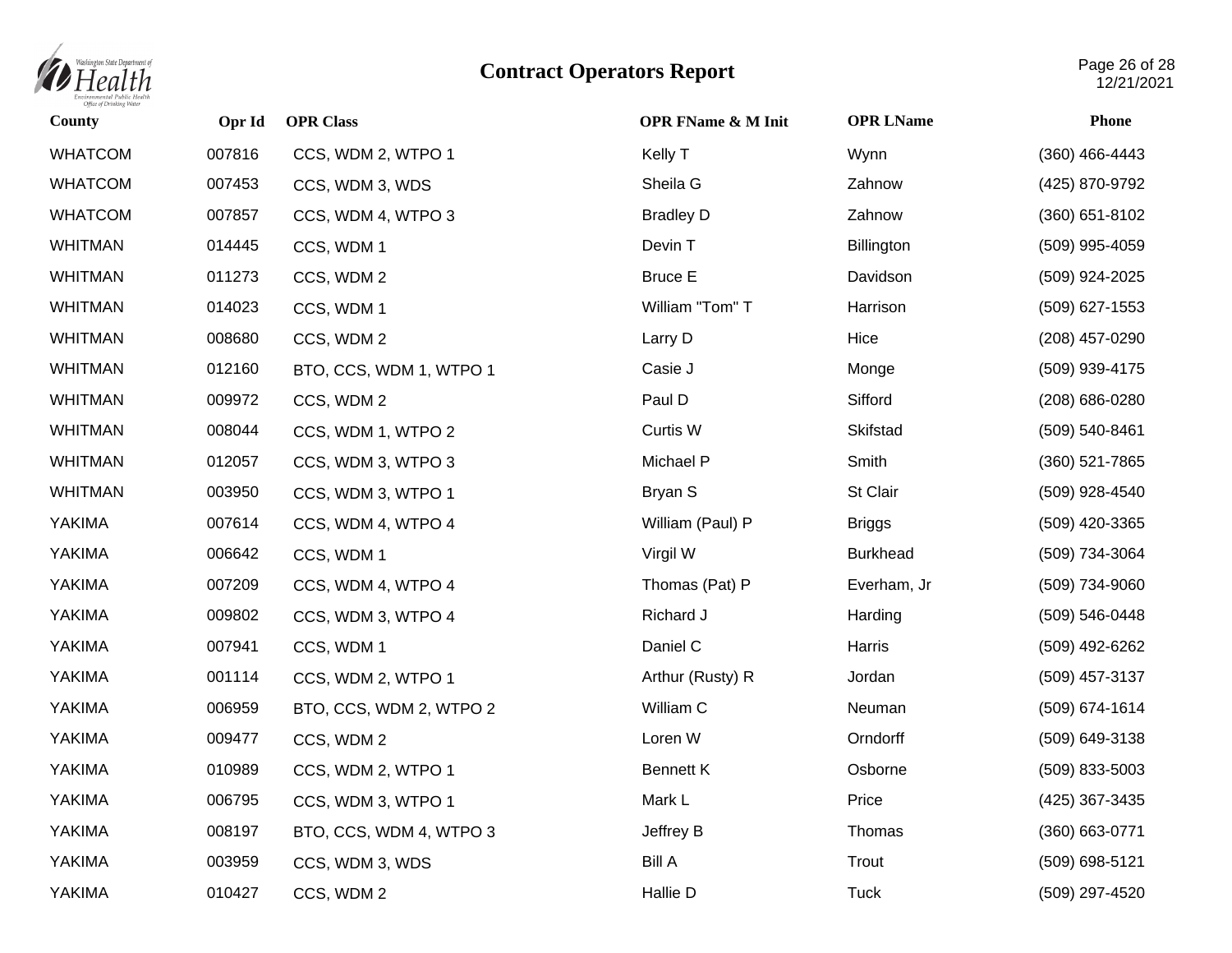

| County |        | Opr Id OPR Class   | <b>OPR FName &amp; M Init</b> | <b>OPR LName</b> | Phone          |
|--------|--------|--------------------|-------------------------------|------------------|----------------|
| YAKIMA | 009506 | CCS, WDM 2, WTPO 2 | Robert L                      | Williams         | (509) 679-2399 |